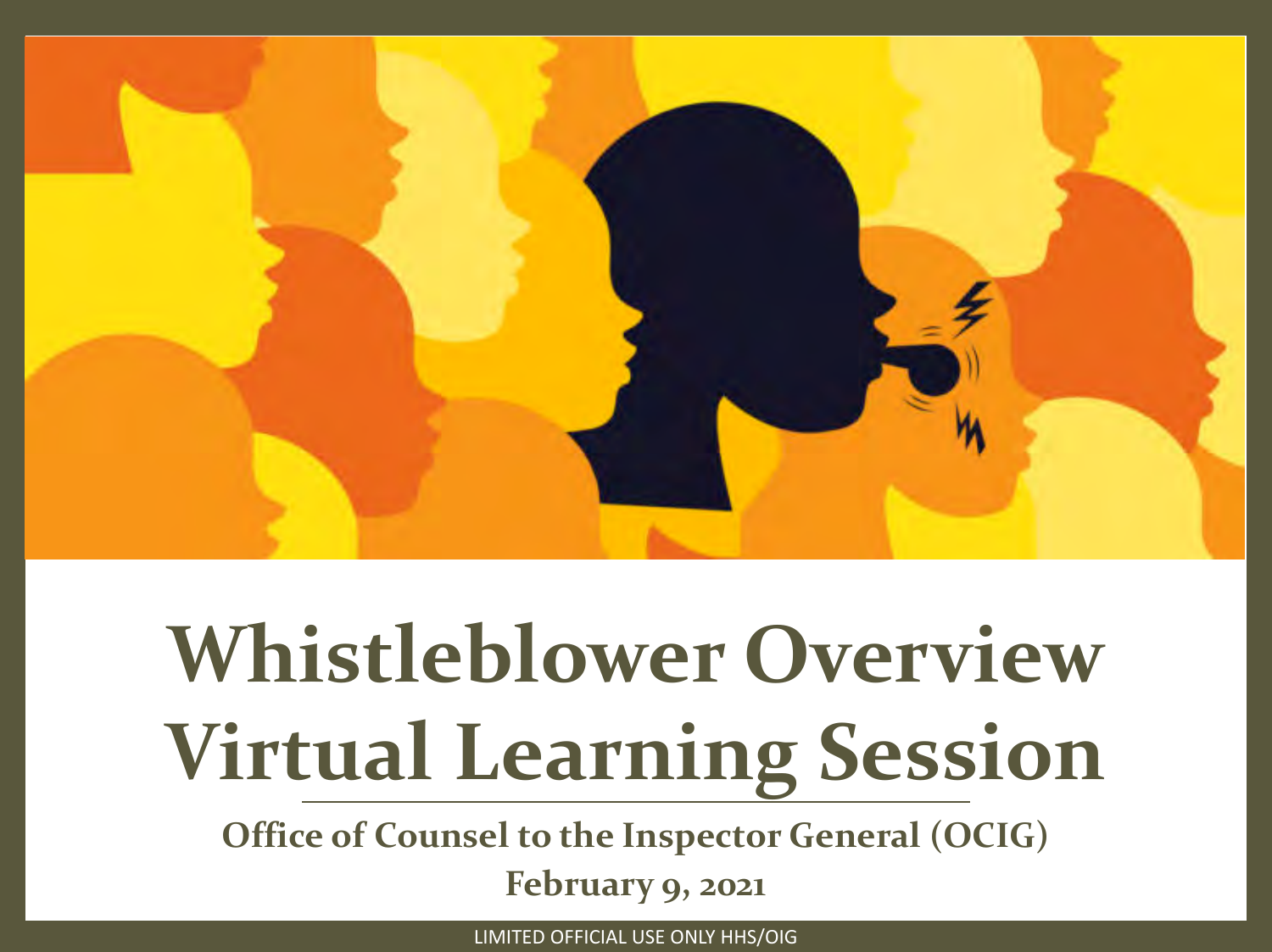

# Agenda

- Part I: Role of the HHS Whistleblower Protection Coordinator
- Part II: Whistleblower Overview
- Part III: Whistleblower Statute for HHS Contractors, Grantees, and Subs
- Part IV: OIG Whistleblower Reprisal Investigations

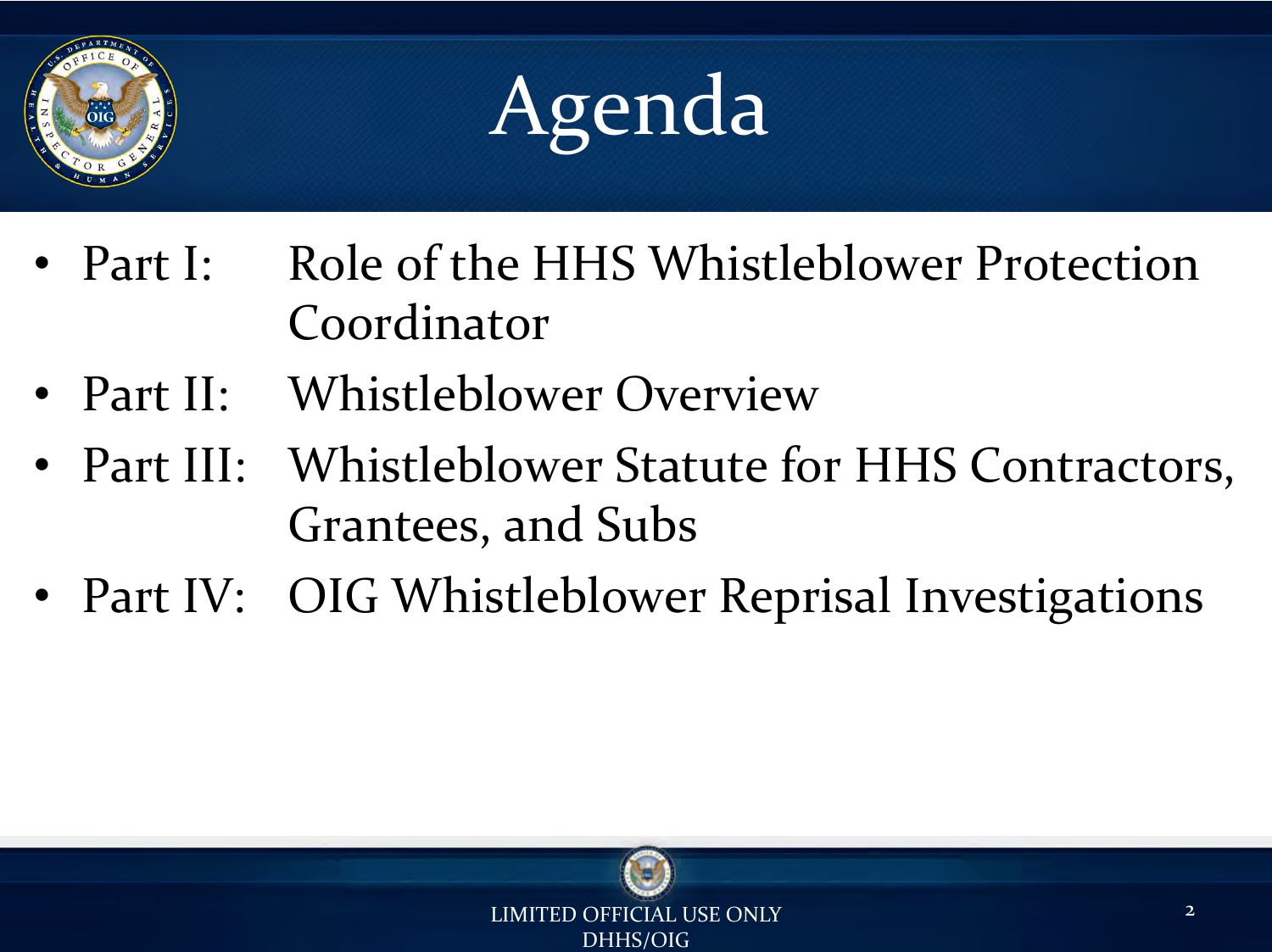

### Whistleblower Protection Coordinator

- *Formerly named "Whistleblower Ombudsman"*
- **Authority:** IG Act Section 3(d)
- **Duties [E.P.I.C.]:** 
	- **QEducate:** Educate HHS employees on their whistleblower protections.
	- **<u><b>Promote:**</u> Promote the timely and appropriate handling and consideration of protected disclosures and allegations of reprisal.



LOFFICIAL USE ONLY SERVICES AND THE SERVICES OF STREET AND THE SERVICES  $\overline{3}$ DHHS/OIG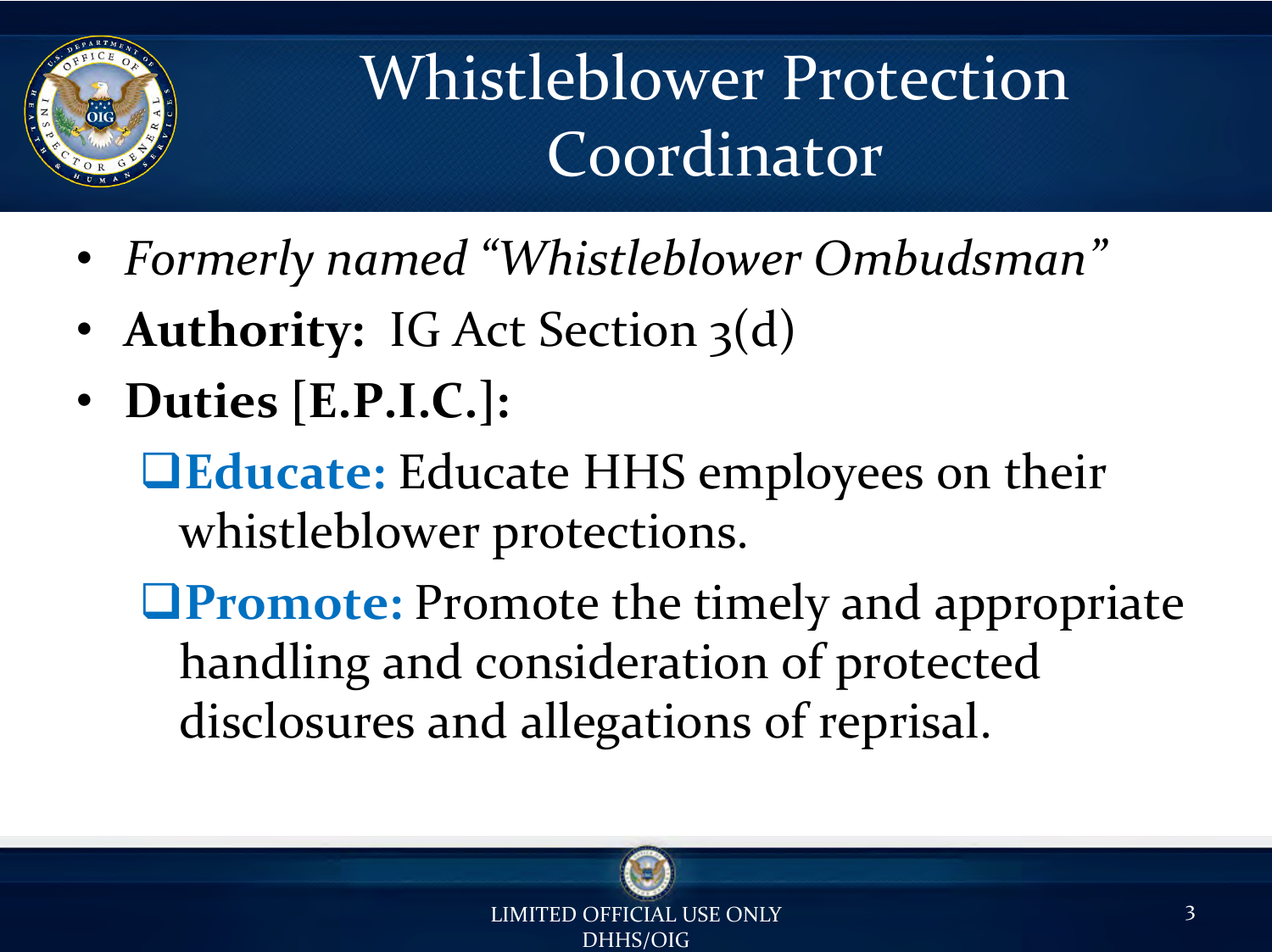

### Whistleblower Protection Coordinator

- **Duties Continued:** 
	- **QInform:** Provide information to whistleblowers on the timeliness of reprisal complaints, alternative dispute resolution (ADR), and other avenues for relief.
	- **QConnect:** Facilitate coordination with HHS, OSC, CIGIE, Congress and others on issues related to reprisal complaint timeliness, the appropriate handling of whistleblower disclosures, and the implementation and administration of whistleblower protection laws, rules and regulations.

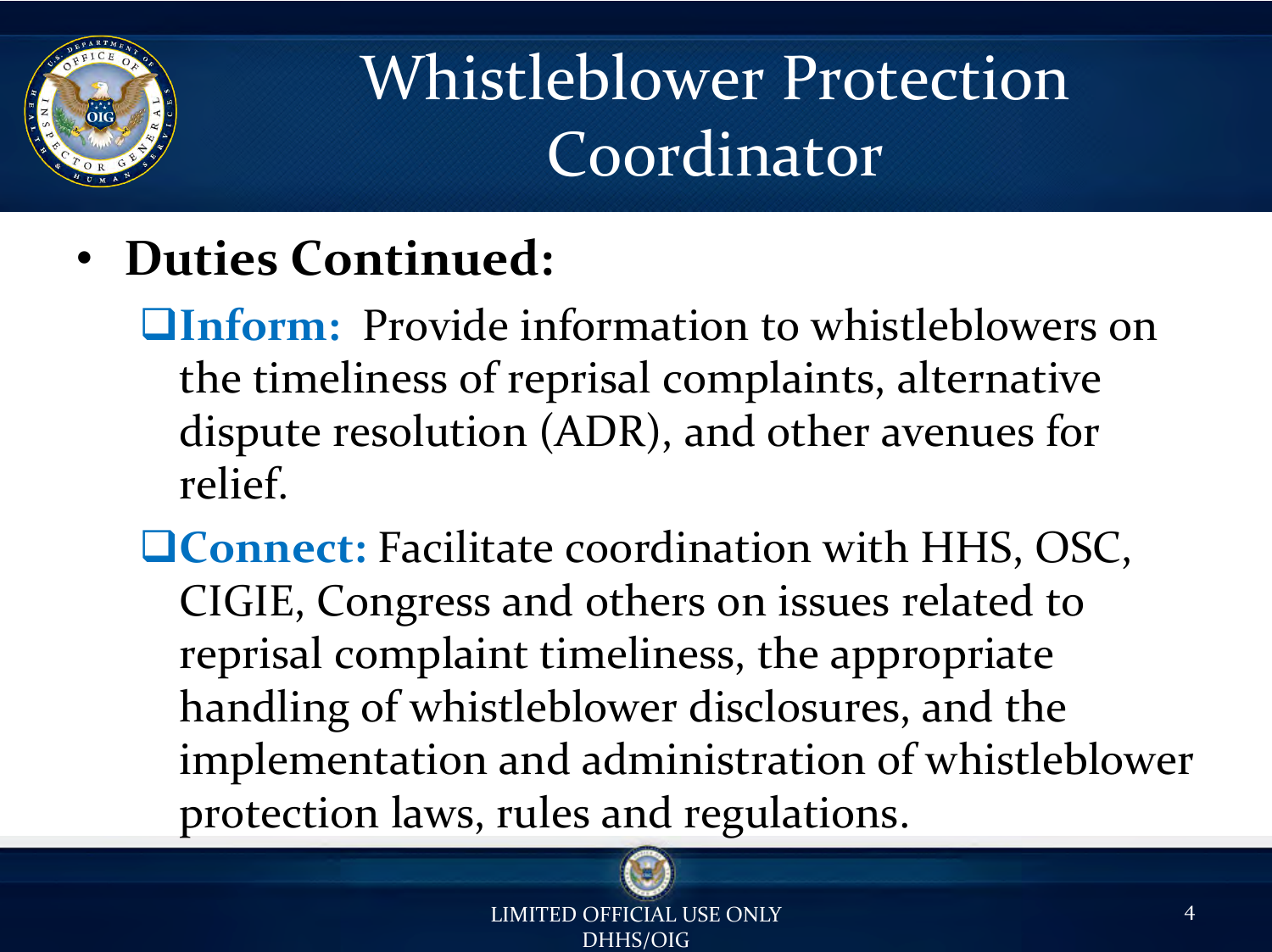

# **PART II**

### **Whistleblower Overview**



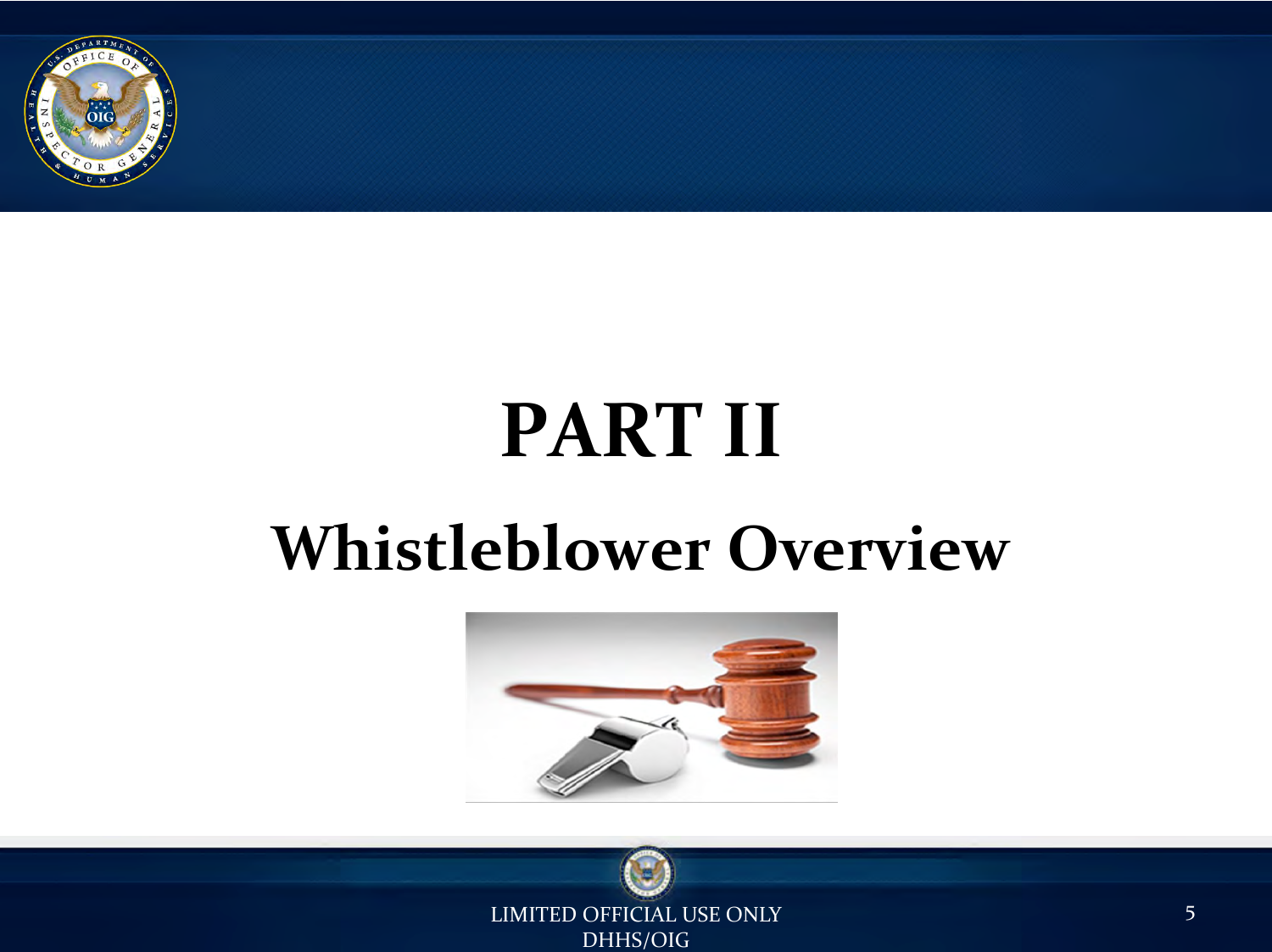

### Who Is a Protected Whistleblower?

- Not every person who files a complaint is a protected whistleblower under the WB statutes.
- **Protected Whistleblowers:** 
	- 1. Federal employees (civilian or military)
	- 2. Applicants for Federal employment
	- 3. Federal contractor and subcontractor employees (including personal services contractors)
	- 4. Federal grantee and subgrantee employees

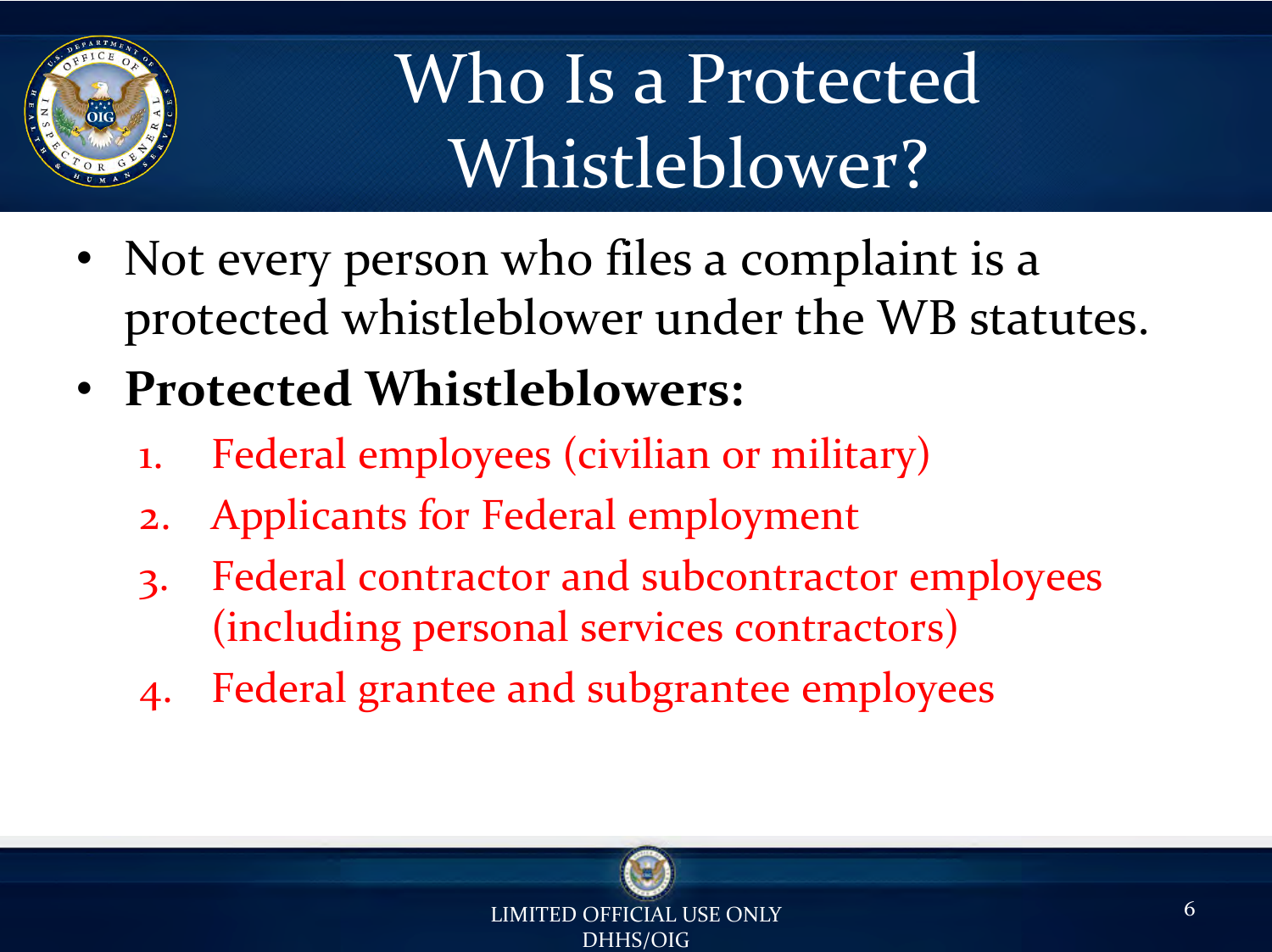

# Who Is Not a Protected Whistleblower?

- 1. Medicare/Medicaid beneficiaries
- 2. Providers delivering healthcare services under a Medicare/Medicaid provider agreement
- 3. Employees of insurance or pharmaceutical companies
- 4. Concerned members of the public

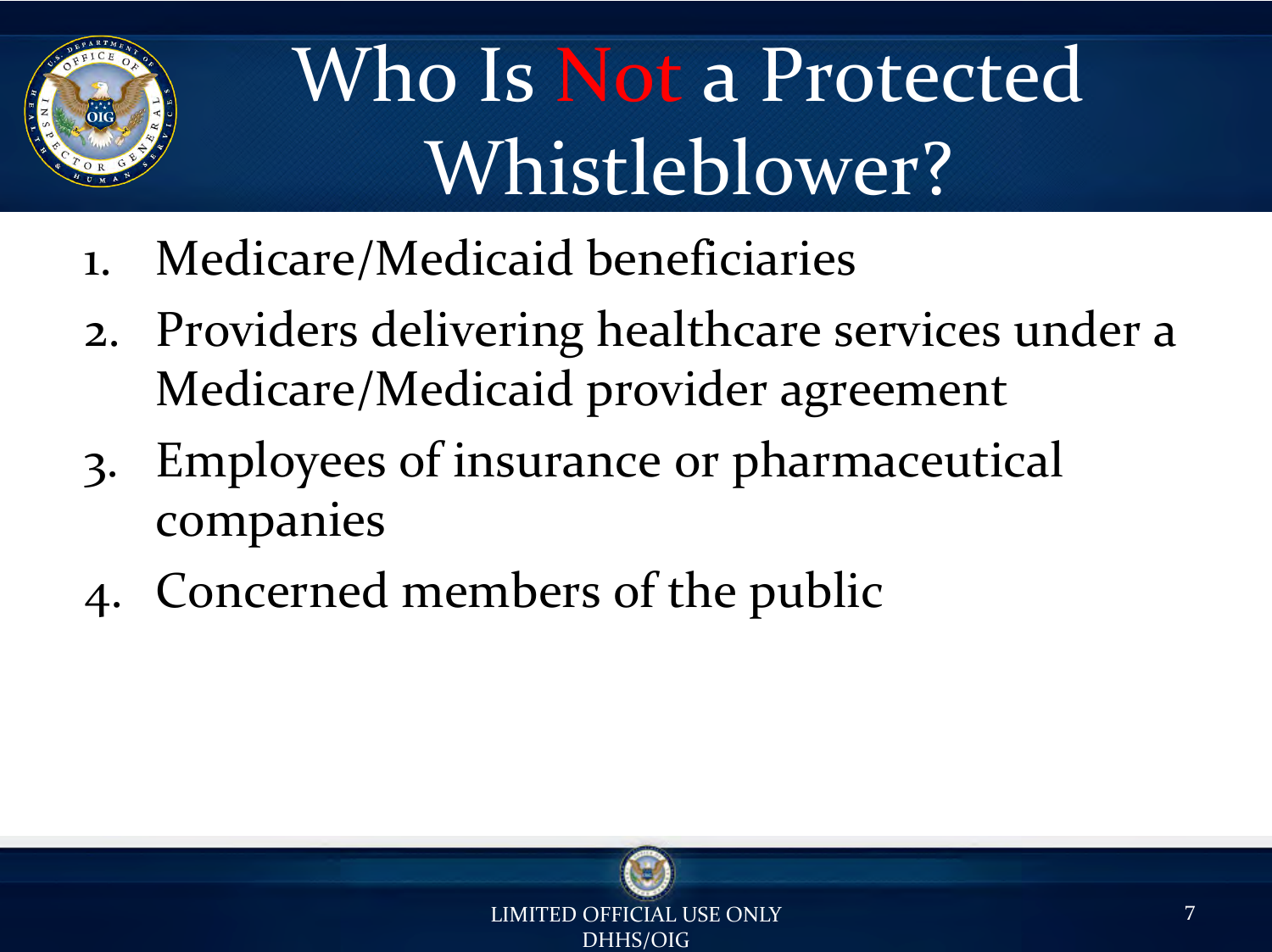

### Whistleblower Disclosures v. Retaliation

- **Whistleblower Disclosures:** When OIG receives a complaint from a Federal employee, applicant for Federal employment, contractor, subcontractor, grantee or subgrantee employee that alleges unlawful activity .
- **A whistleblower disclosure is a complaint of fraud, waste or abuse (including complaints of substantial and specific dangers to public health or safety or unlawful activity) that is filed by a protected whistleblower.**

*References: Inspector General Act of 1978, Secs. 7(a), 12*





THE OFFICIAL USE ONLY  $\qquad \qquad 8$ DHHS/OIG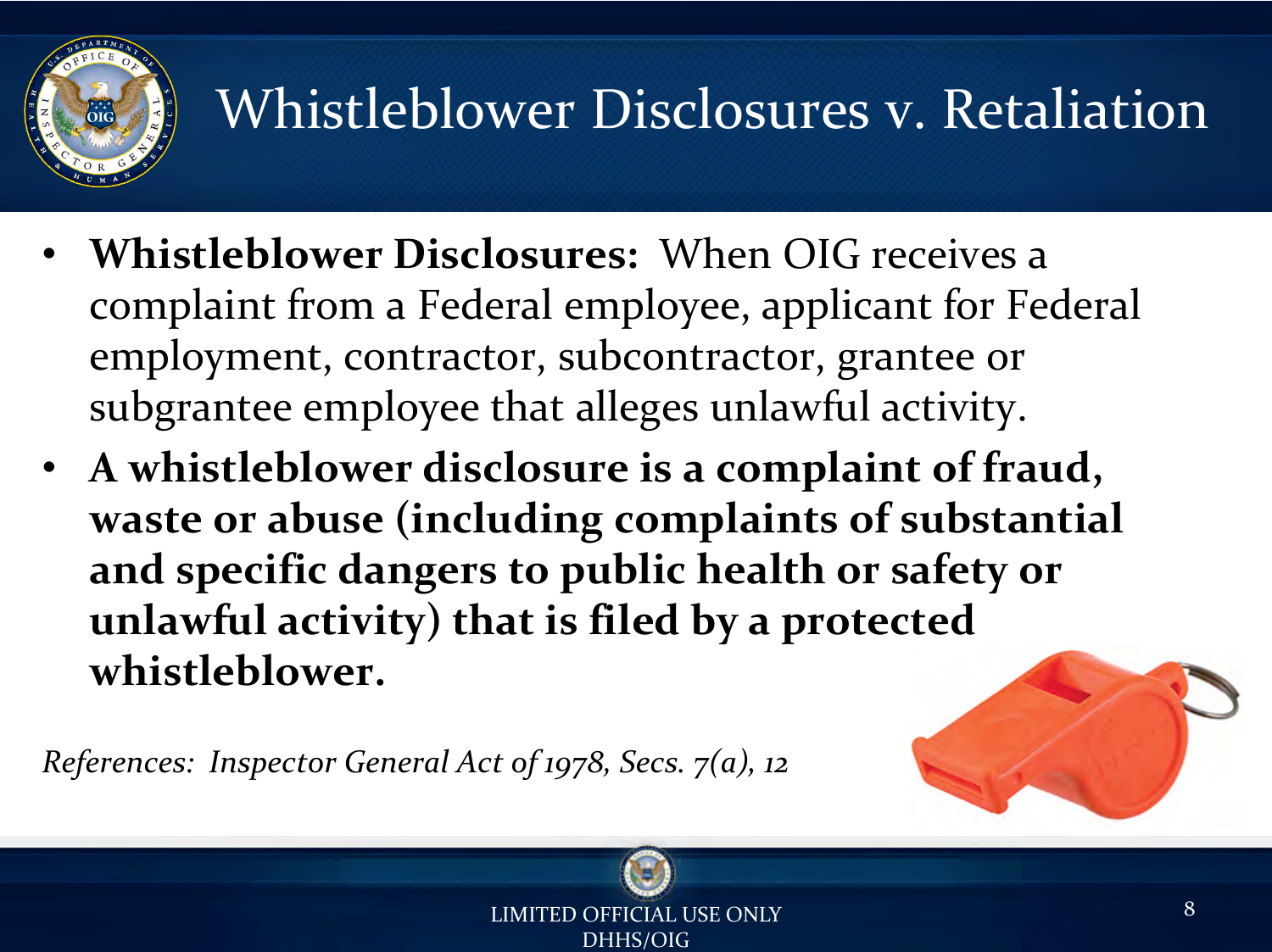

### Whistleblower Disclosures v. Retaliation

• **Whistleblower Retaliation:** When an employer takes or fails to take, or threatens to take or fail to take, a personnel action with respect to an employee or applicant for employment because he/she made a disclosure of unlawful activity. **AKA** "**Whistleblower Reprisal**"

*References: Whistleblower Protection Act, 41 USC 4712; 10 USC 1034* 



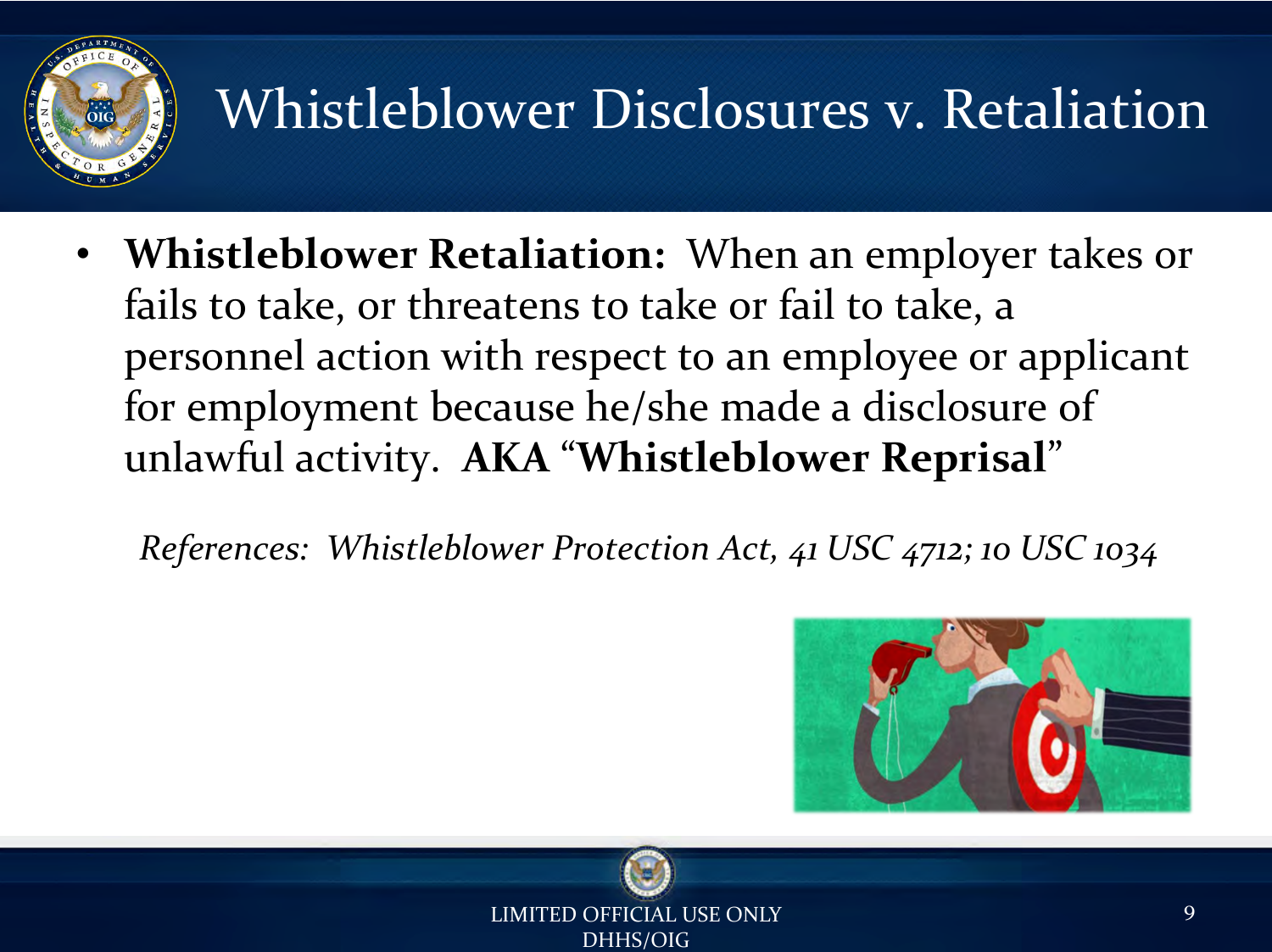

# Making it Plain

- **Disclosure Complaint:** Wrongdoing is fraud, waste or abuse or the underlying illegal activity reported by the whistleblower. Allegation  $\rightarrow$  FWA
- **Retaliation Complaint:**

Wrongdoing is the personnel action taken against the whistleblower because of a protected disclosure. Allegation  $\rightarrow$  Retaliation



ED OFFICIAL USE ONLY 10 and 20 years of the control of the control of the control of the control of the control o DHHS/OIG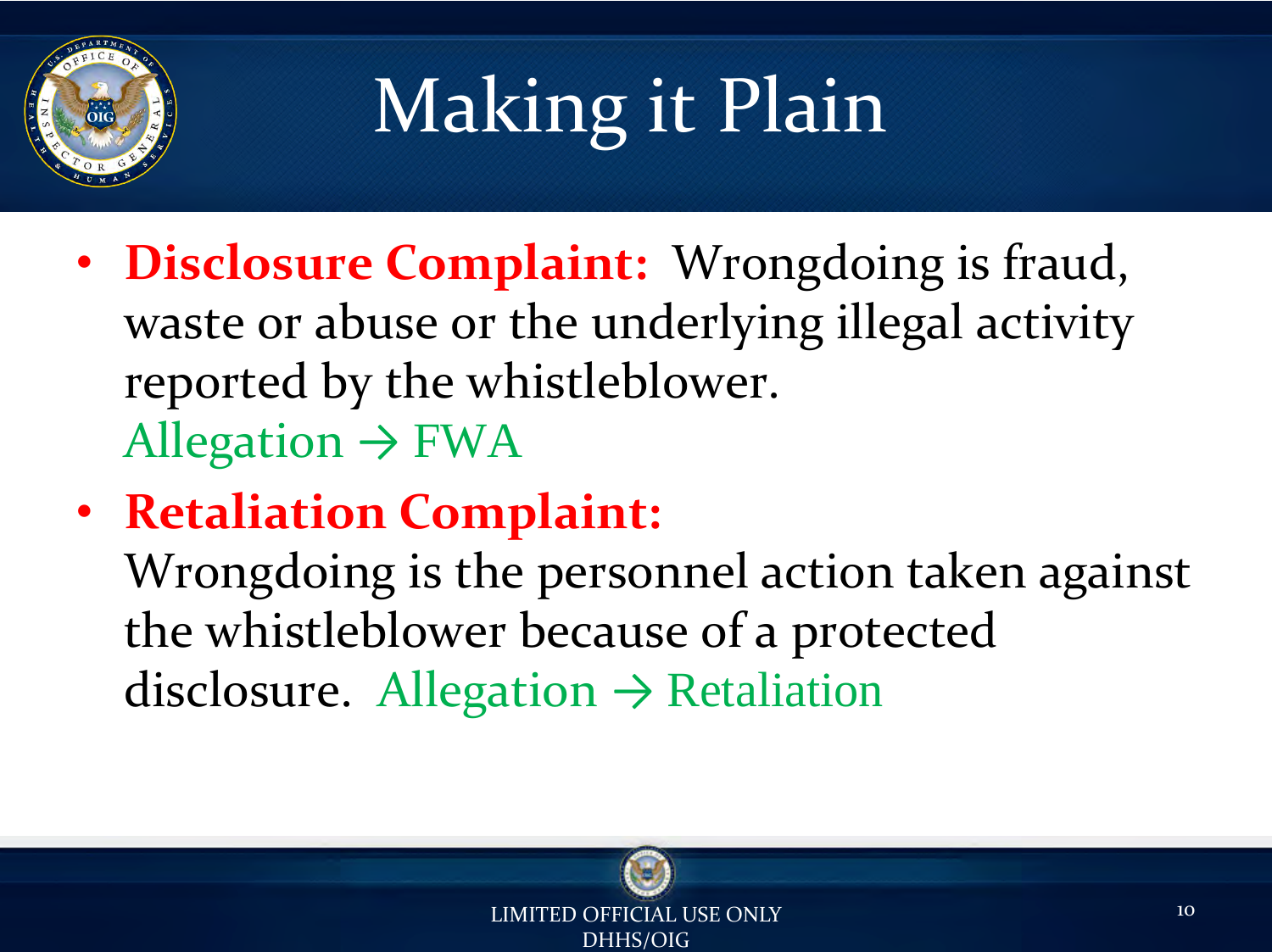

### The Dual Case Nature of Whistleblower Reprisal Complaints

- **Golden Rule:** Every retaliation complaint creates two cases for investigation –
	- **1. Allegation of retaliation**  $\rightarrow$  Reprisal investigation
	- **2. Alleged protected disclosure**  $\rightarrow$  Fraud, waste or abuse investigation
	- Retaliation case Special Investigations Branch (SIB)
	- Disclosure case Regional/Field Office or SIB, as appropriate

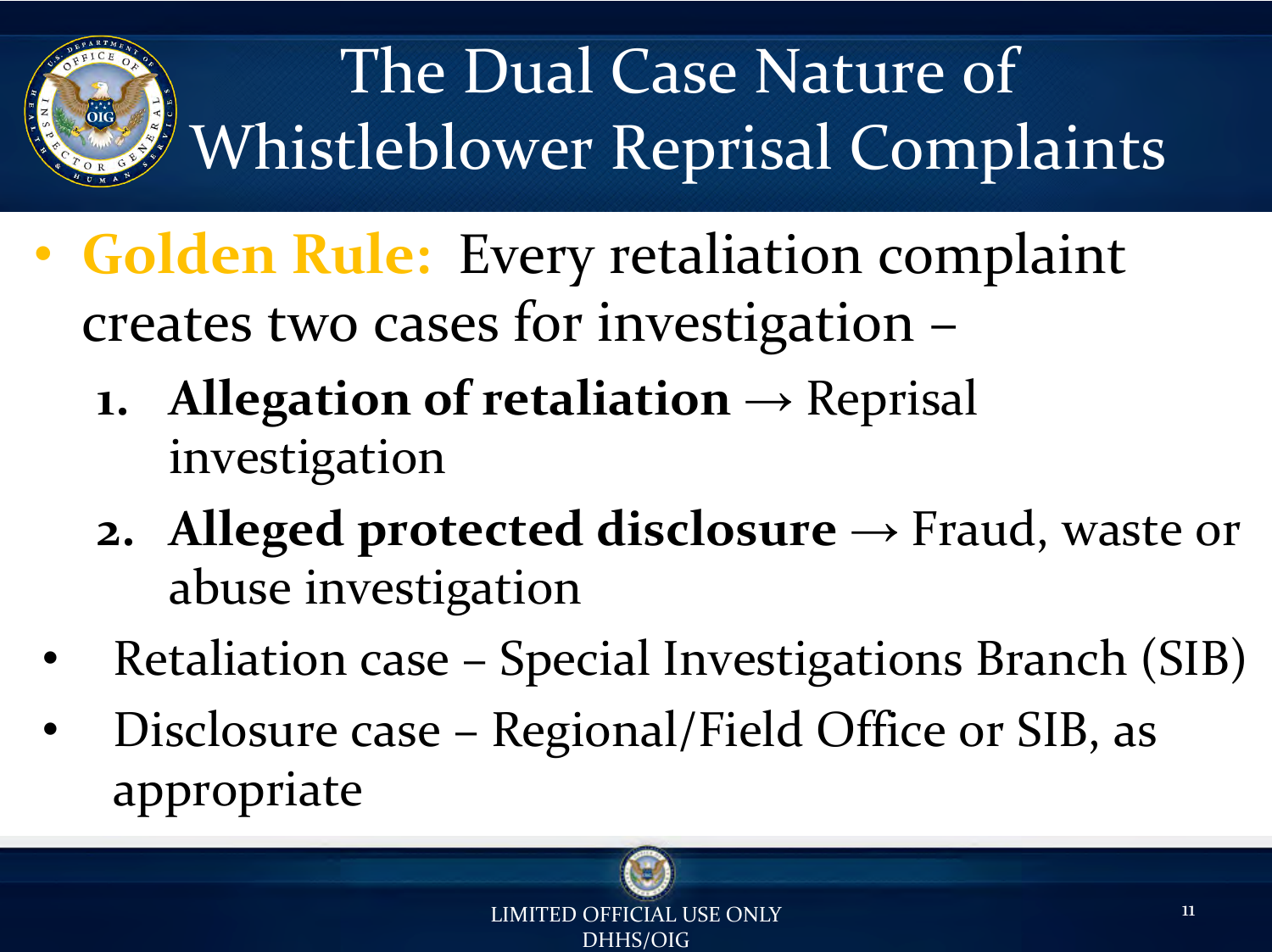

### Inspector General Act of 1978 Disclosure

- **Section 7(b):** The Inspector General "*shall not, after receipt of a complaint or information from an employee, disclose the identity of the employee without the consent of the employee, unless the Inspector General determines such disclosure is unavoidable during the course of the investigation.*"
- **Section 8M(b)(2)(B)** prohibits disclosures of the identity of <u>any</u> individual who files a complaint with the OIG Hotline without their consent.
- **Prevents disclosure of the identity of the whistleblower employee without his/her consent,** *including disclosure to HHS (OPDIV or StaffDIV)***.** 
	- Includes the release of identifying information (address, email, phone number, work unit, other personal identifiers)



LIMITED OFFICIAL USE ONLY 12 22 22 DHHS/OIG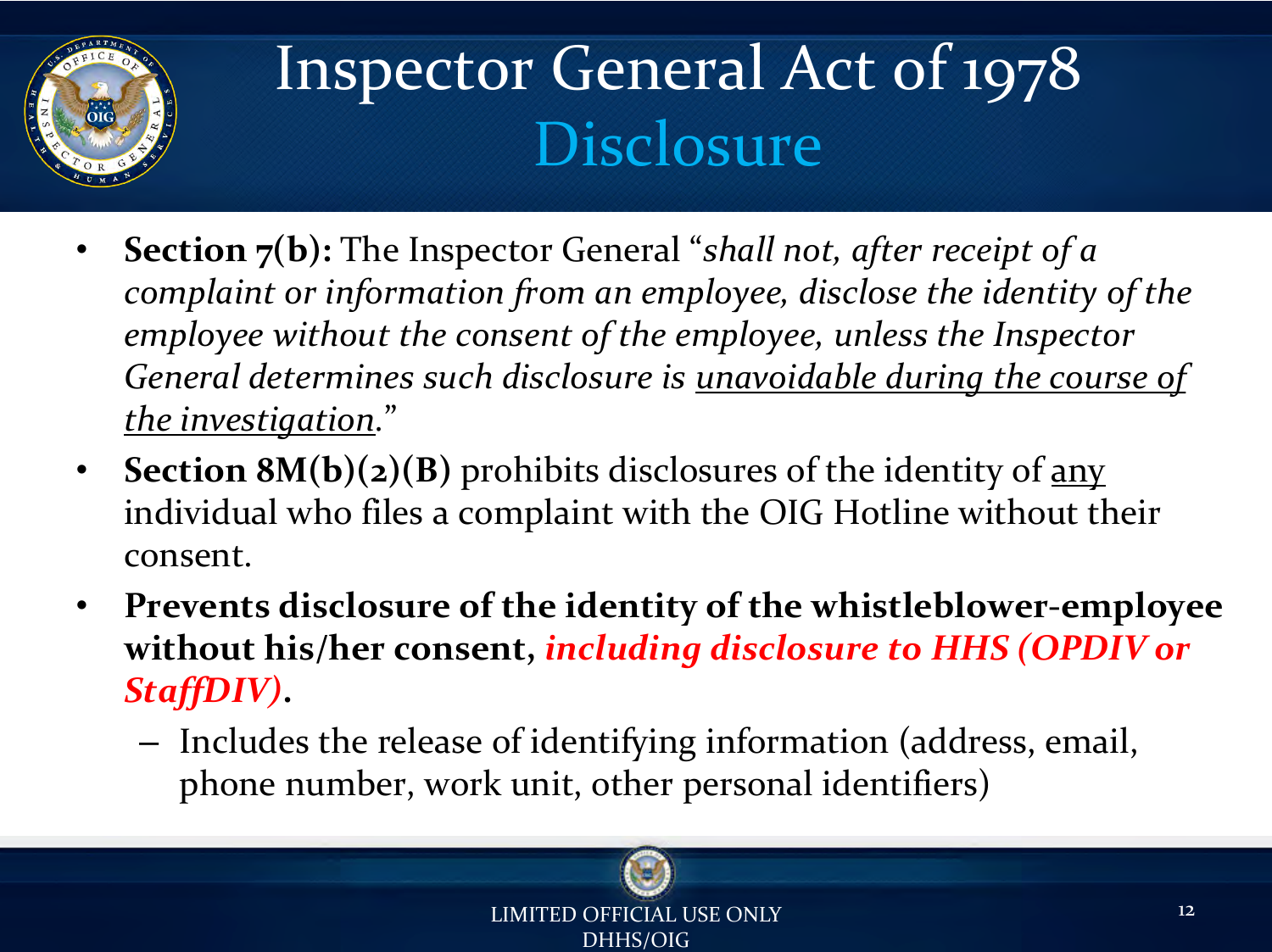

# Mandatory Reporting & Access

| <b>Employee</b> | <b>Legal Authority</b>                                                                                                     | <b>What it Says</b>                                                                                                                                                                                   |
|-----------------|----------------------------------------------------------------------------------------------------------------------------|-------------------------------------------------------------------------------------------------------------------------------------------------------------------------------------------------------|
| Contractors     | Contractor Code of<br><b>Business Ethics and</b><br>Conduct, Federal<br><b>Acquisition Regulations</b><br>48 CFR 52.203-13 | Requires contractor employees to disclose<br>information sufficient for law enforcement to<br>identify the nature and extent of violations,<br>and to identify individuals who may be<br>responsible. |
| Grantees        | <b>Grantee Mandatory</b><br>Disclosures, 45 CFR 75.113                                                                     | Requires grantee employees to disclose in<br>writing to HHS or pass-through entity all<br>violations of Federal criminal law potentially<br>affecting the grant.                                      |
| Grantees        | <b>Grantee Record</b><br>Retention and Access, 45<br>CFR 75.364                                                            | Provides OIGs with the right to records,<br>documents or papers as well as the right to<br>grantee personnel for interviews.                                                                          |



LIMITED OFFICIAL USE ONLY 13 DHHS/OIG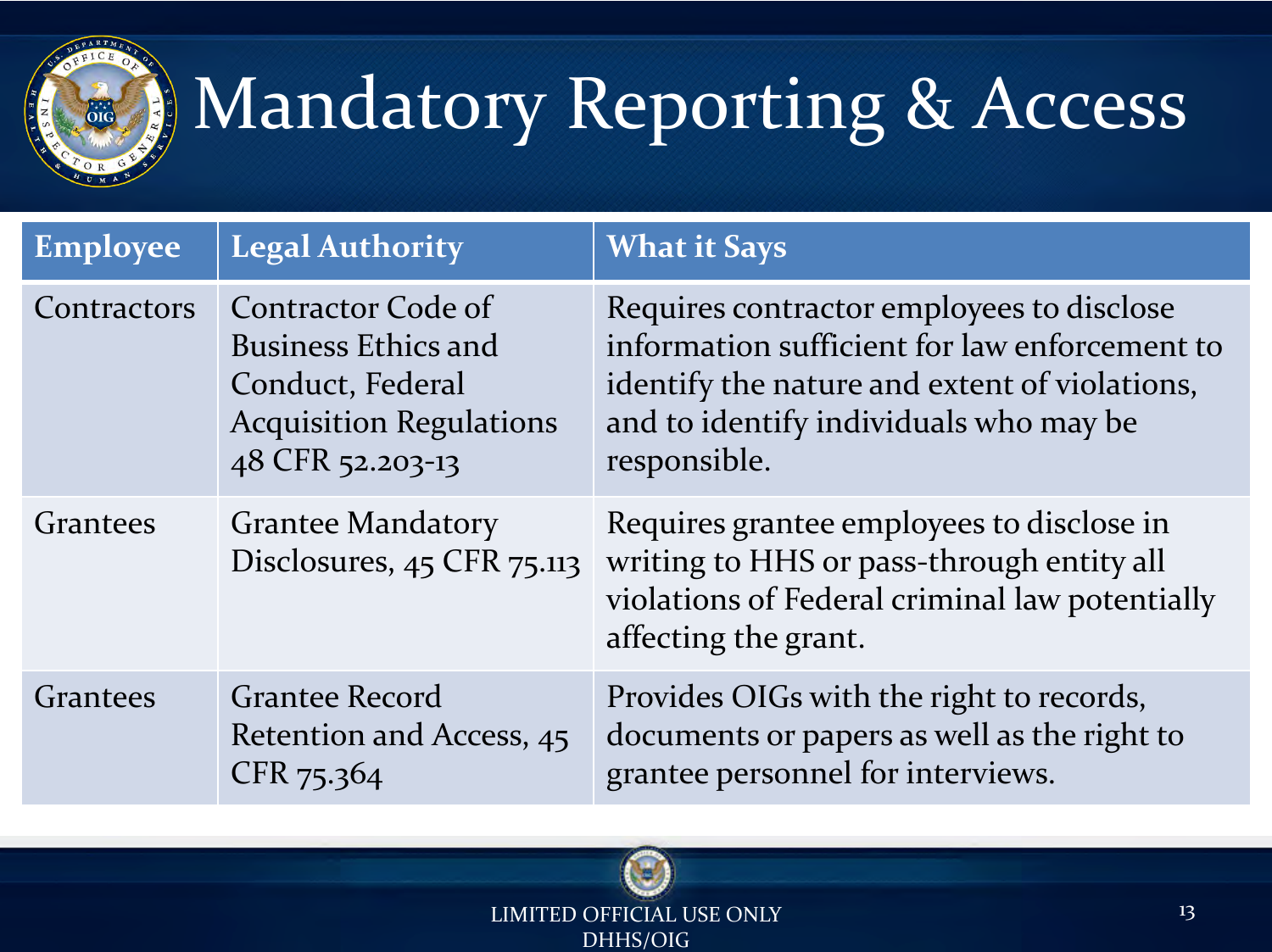

# **PART III**

#### **Whistleblower Statute for HHS Contractors, Grantees, & Subs**



LIMITED OFFICIAL USE ONLY 14 DHHS/OIG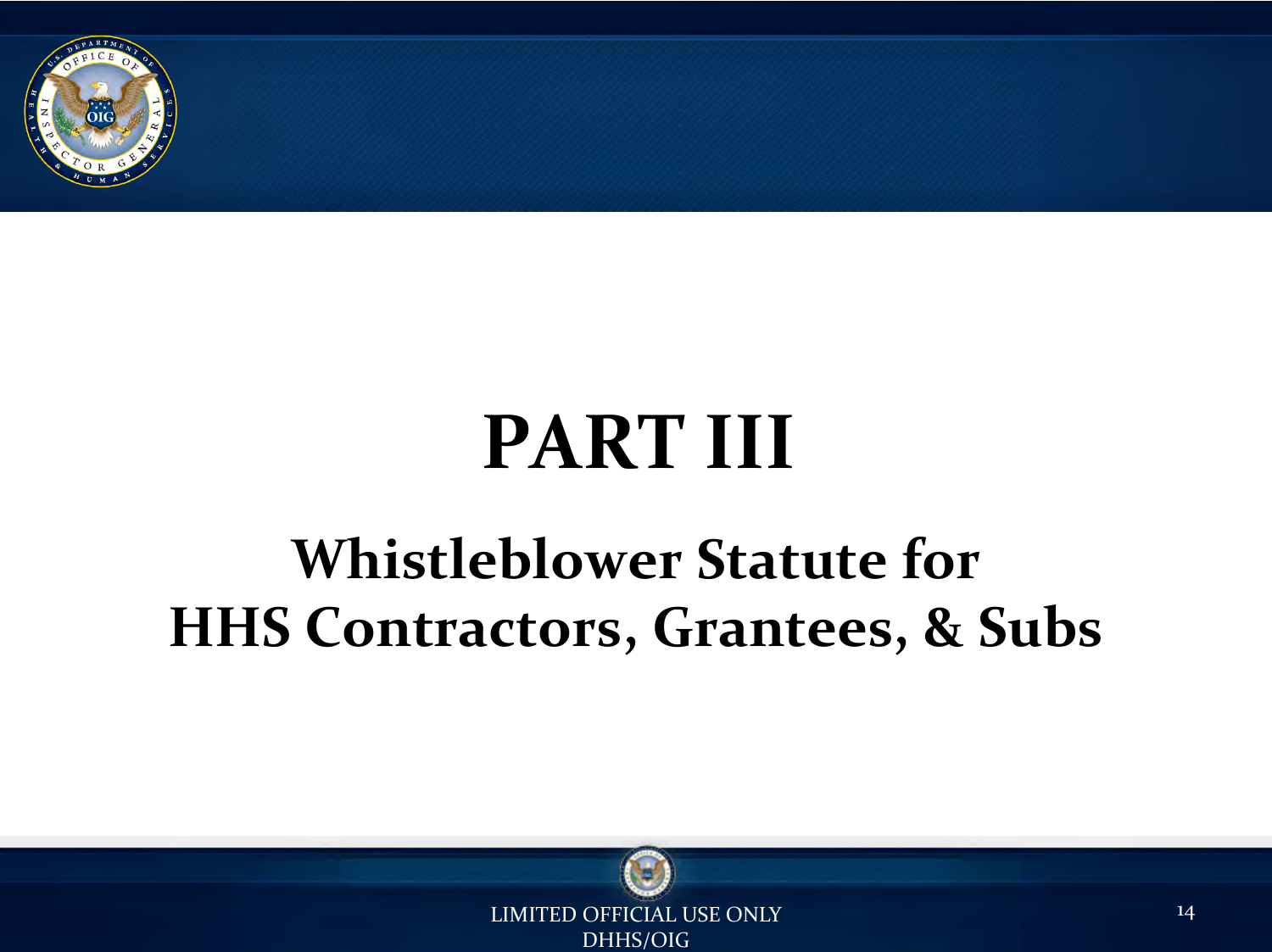

#### **THE "NDAA": CONTRACTOR & GRANTEE RETALIATION**



"My project is simply this. I want to find out once and<br>for all whether there's any truth in the belief that money can't buy happiness."

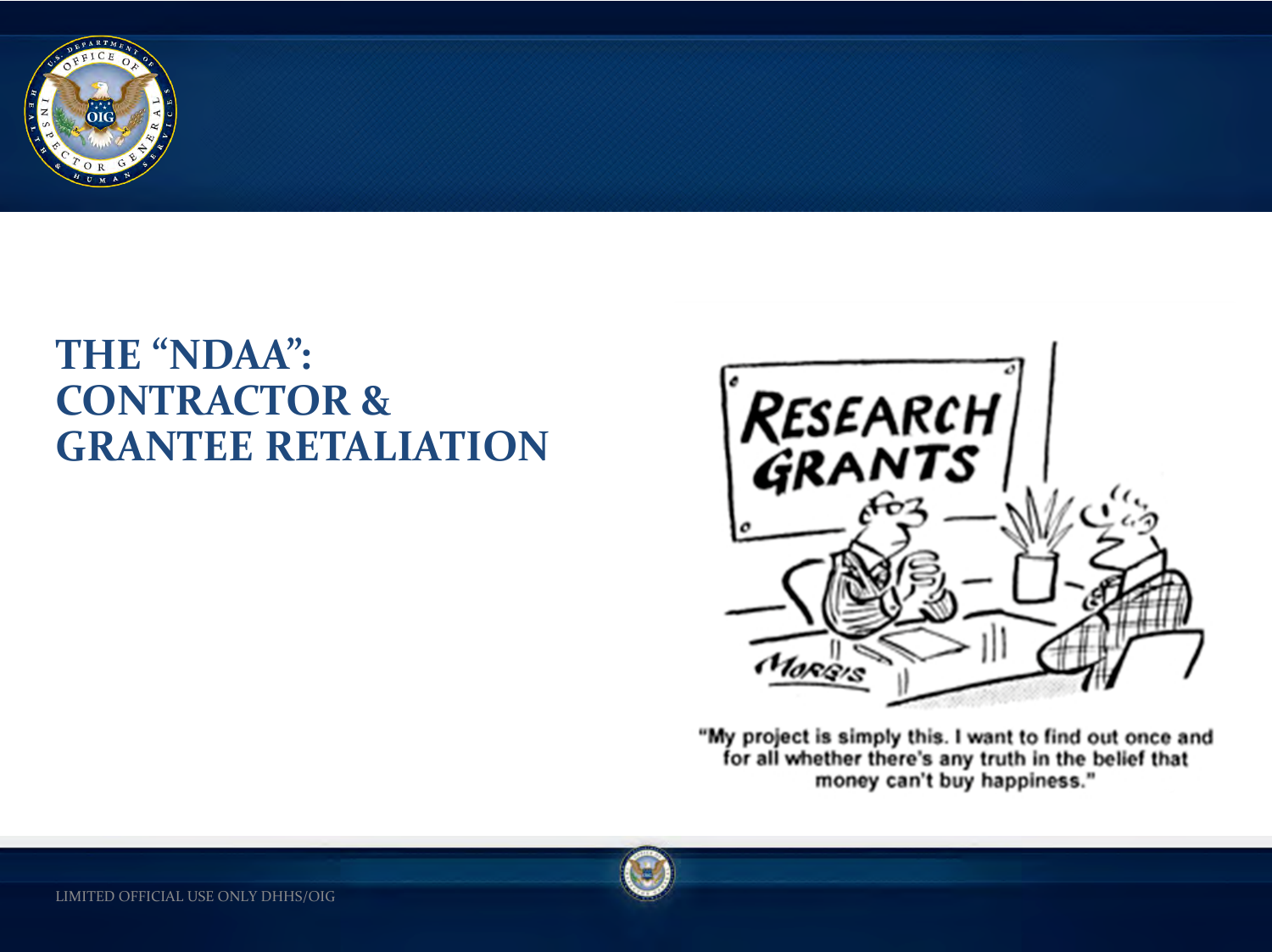

National Defense Authorization Act of Fiscal Year 2013 (NDAA)

- **Citation: 41 USC 4712**
- **What It Did:** Expanded whistleblower protections to employees of Federal contractors, subcontractors, grantees and subgrantees.
- **Purpose:** Provides that a protected individual "may not be discharged, demoted, or otherwise discriminated against" in reprisal for making a **protected disclosure.**
- **Notification:** HHS must ensure all contractors and grantees have informed (in writing) all employees of whistleblower protections rights and remedies.



DHHS/OIG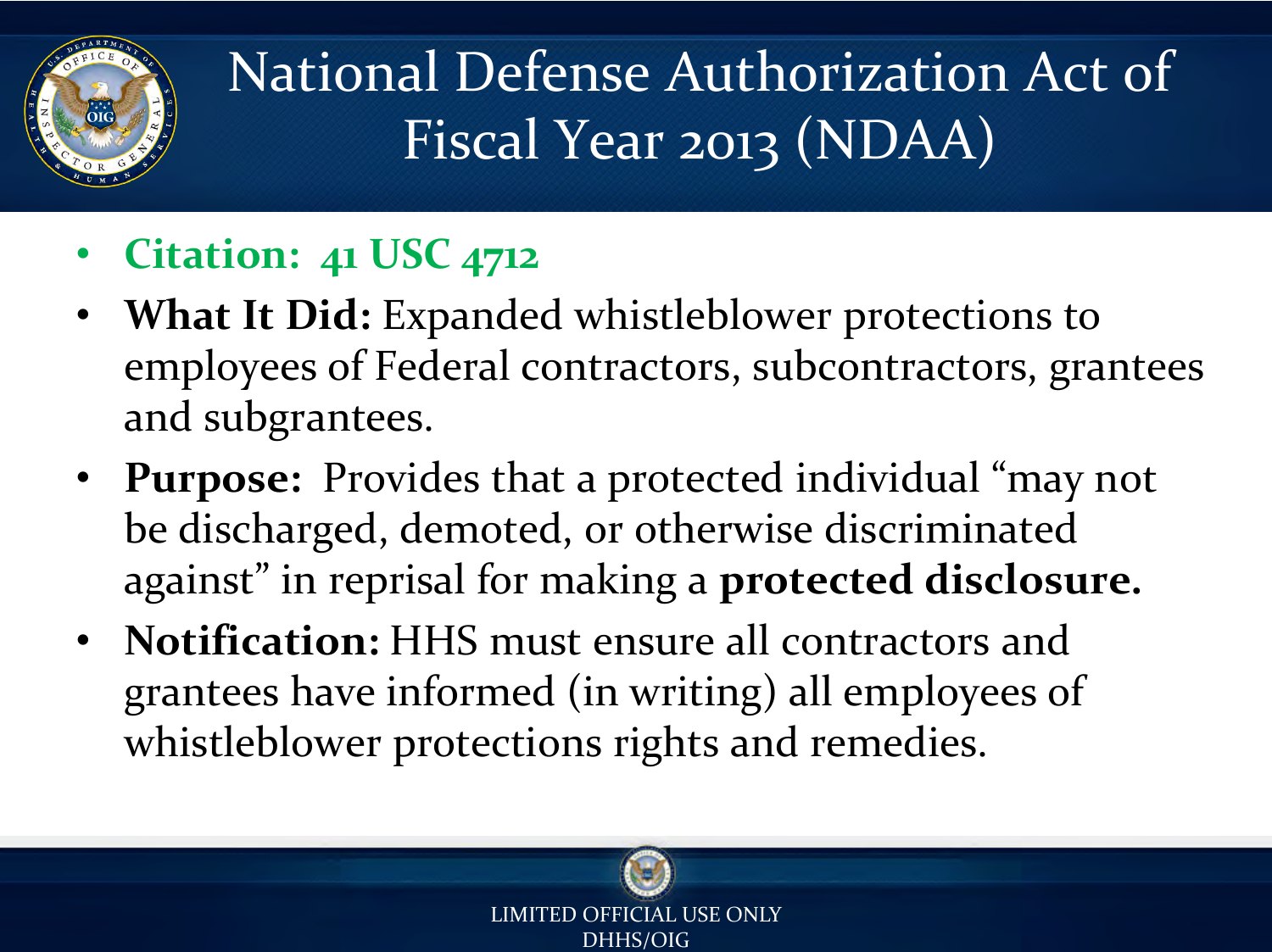

### Protected Disclosures under the NDAA

*Information reasonably believed to evidence:* 

- Violation of law, rule, or regulation related to a HHS contract or grant
- Gross waste or mismanagement of HHS funds
- Abuse of authority related to a HHS contract or grant
- Substantial and specific danger to public health or safety
- v**Note:** The WB's disclosure does not need to be an actual violation of law.

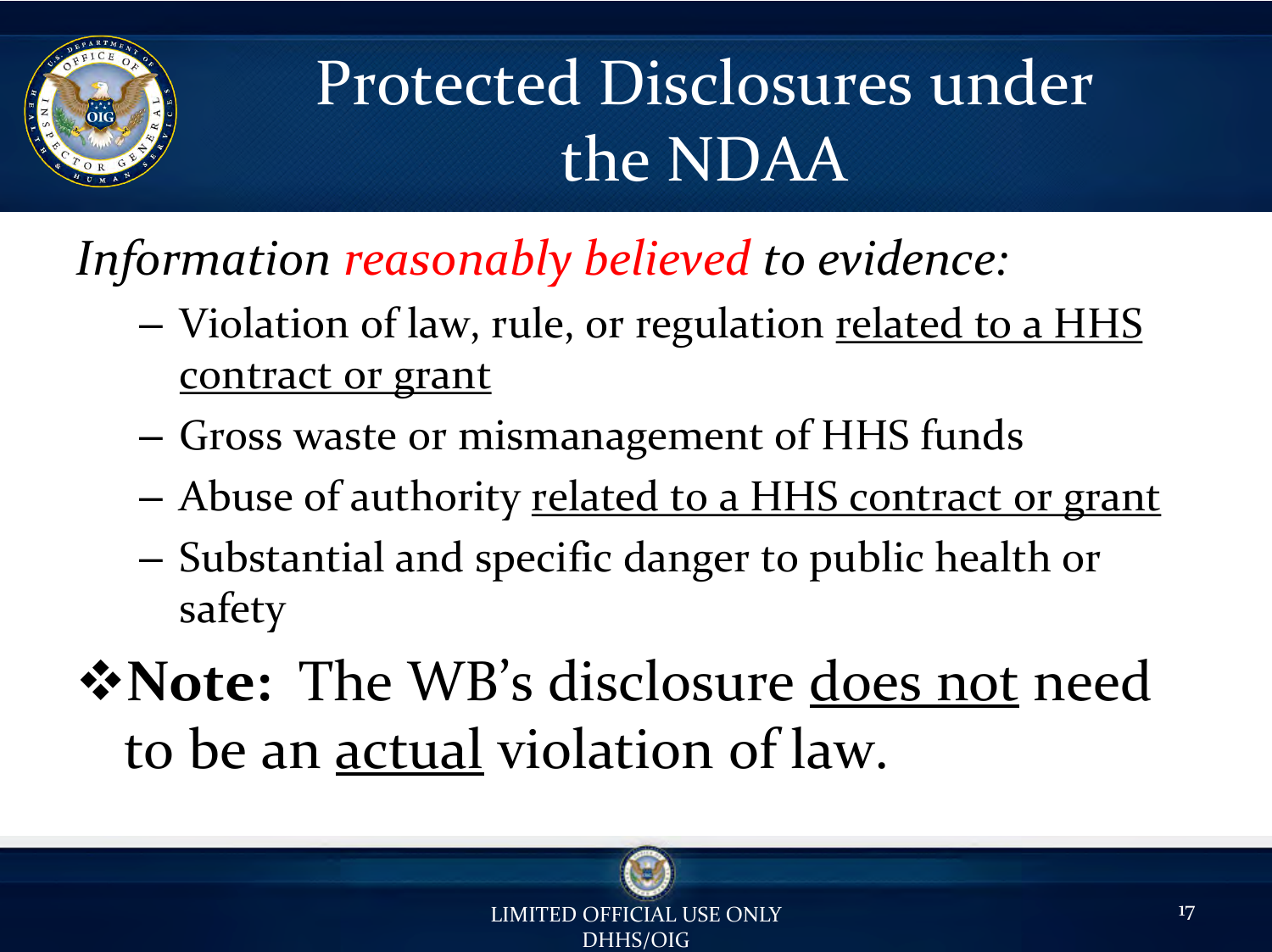

### What Is Not a Protected Disclosure

- Violations of Title VII discrimination laws (exception for military members)
- Union grievances or labor law violations
- Administrative Grievances/Workplace disputes

\**Note: A whistleblower retaliation complaint is not an EEO complaint.*

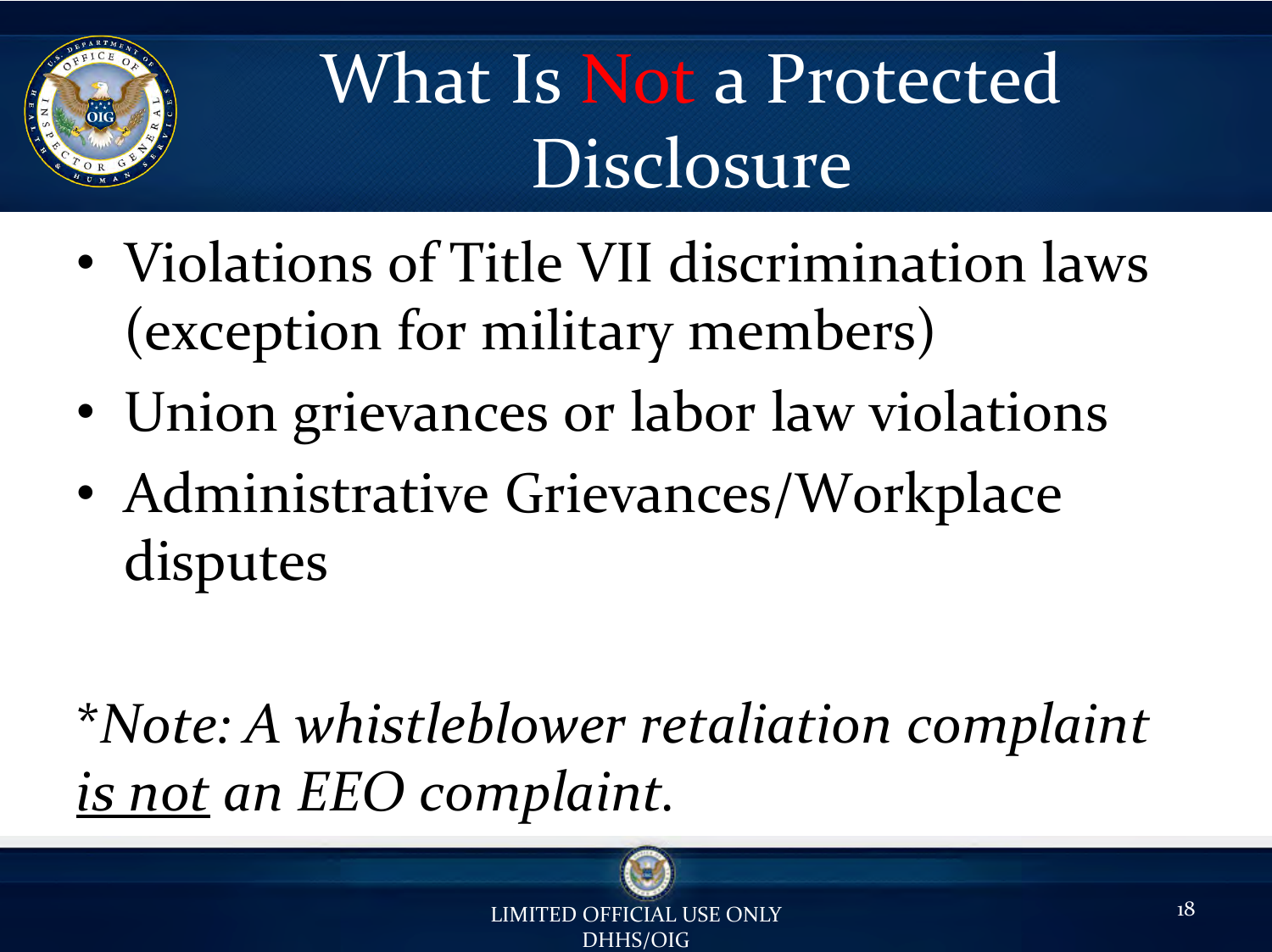

### Protected Sources under the NDAA

**Disclosures by contractor or grantee employees are protected only when made to:** 

- 1. Members of Congress or Representatives of Congressional Committees
- 2. Inspector General
- 3. Government Accountability Office (GAO)
- 4. HHS employee responsible for contract/grant oversight

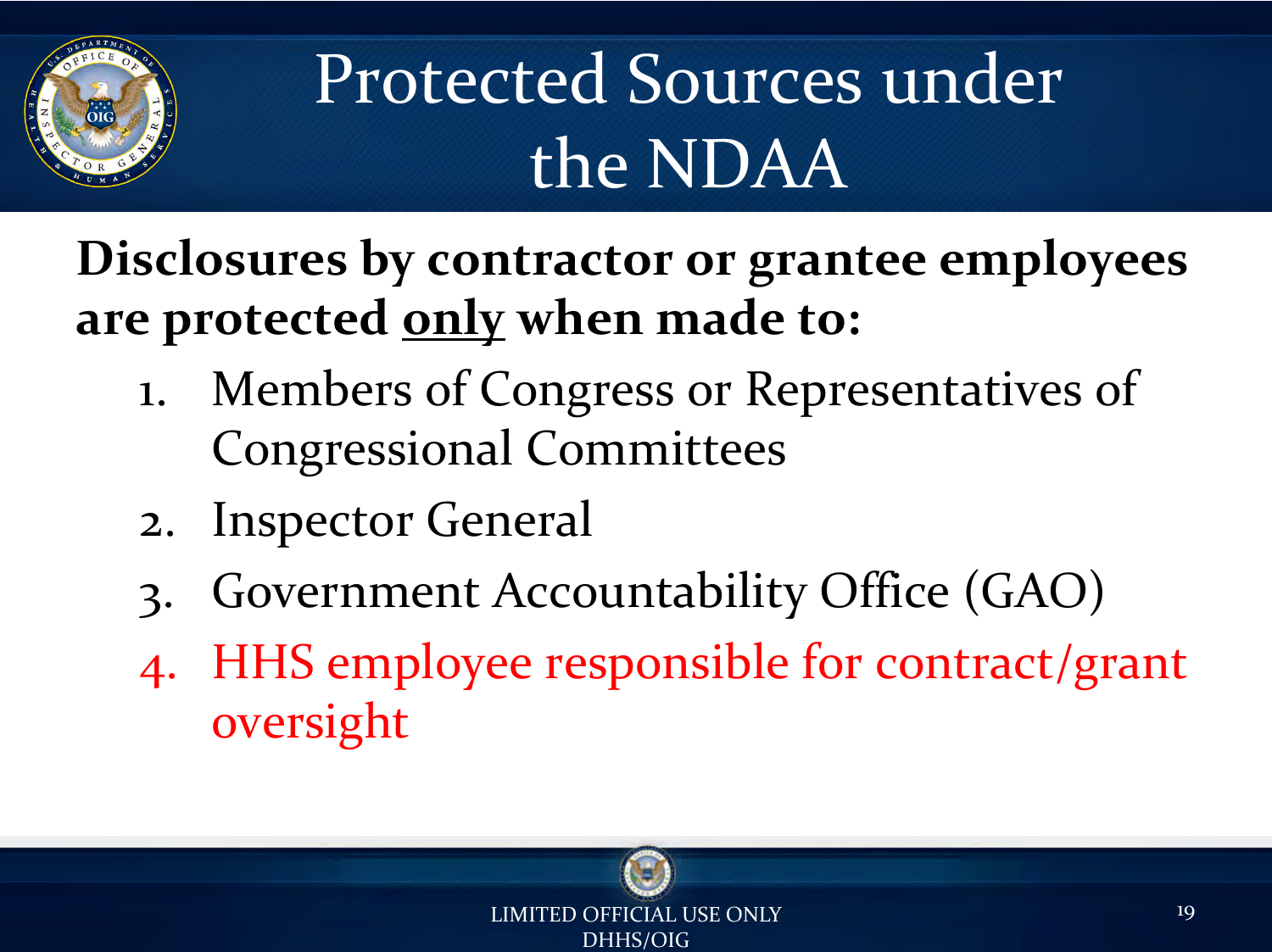

### Protected Sources under the NDAA

- 5. Department of Justice or another law enforcement official
- 6. Court or grand jury
- 7. Management or employee of the contractor/grantee who is responsible for investigating, discovering, or addressing misconduct

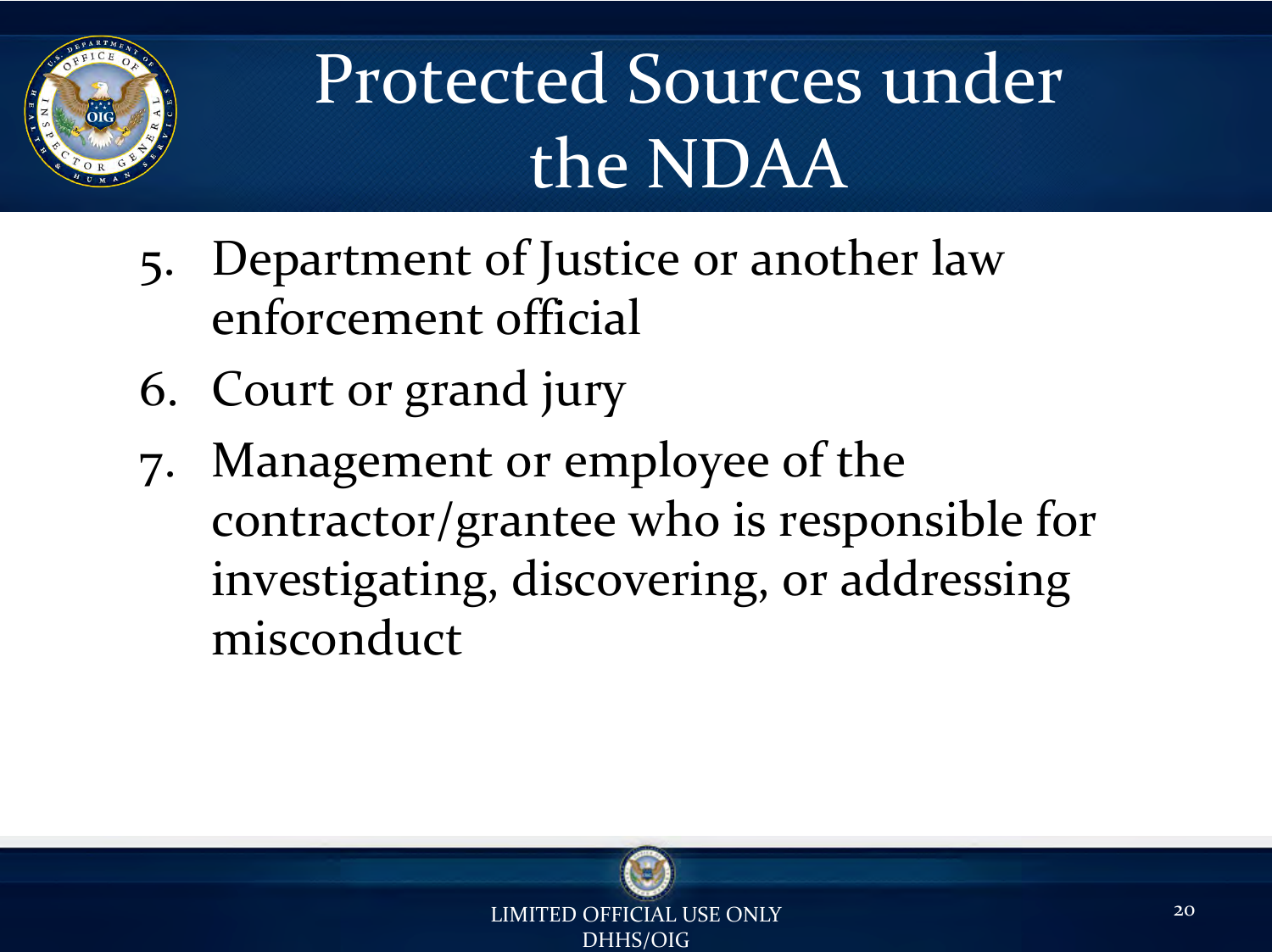# What Makes the NDAA Special?

- **Right to Sue (Employer):** NDAA gives complainants the right to sue the contractor / grantee once remedies are exhausted with the OIG.
- **Right to Sue (HHS):** NDAA gives complainants the right to sue the HHS Secretary if he/she receives an unfavorable decision.
- **Enforcement Remedies:** NDAA gives the HHS Secretary the ability to enforce any order to remediate retaliation against the contractor or grantee.

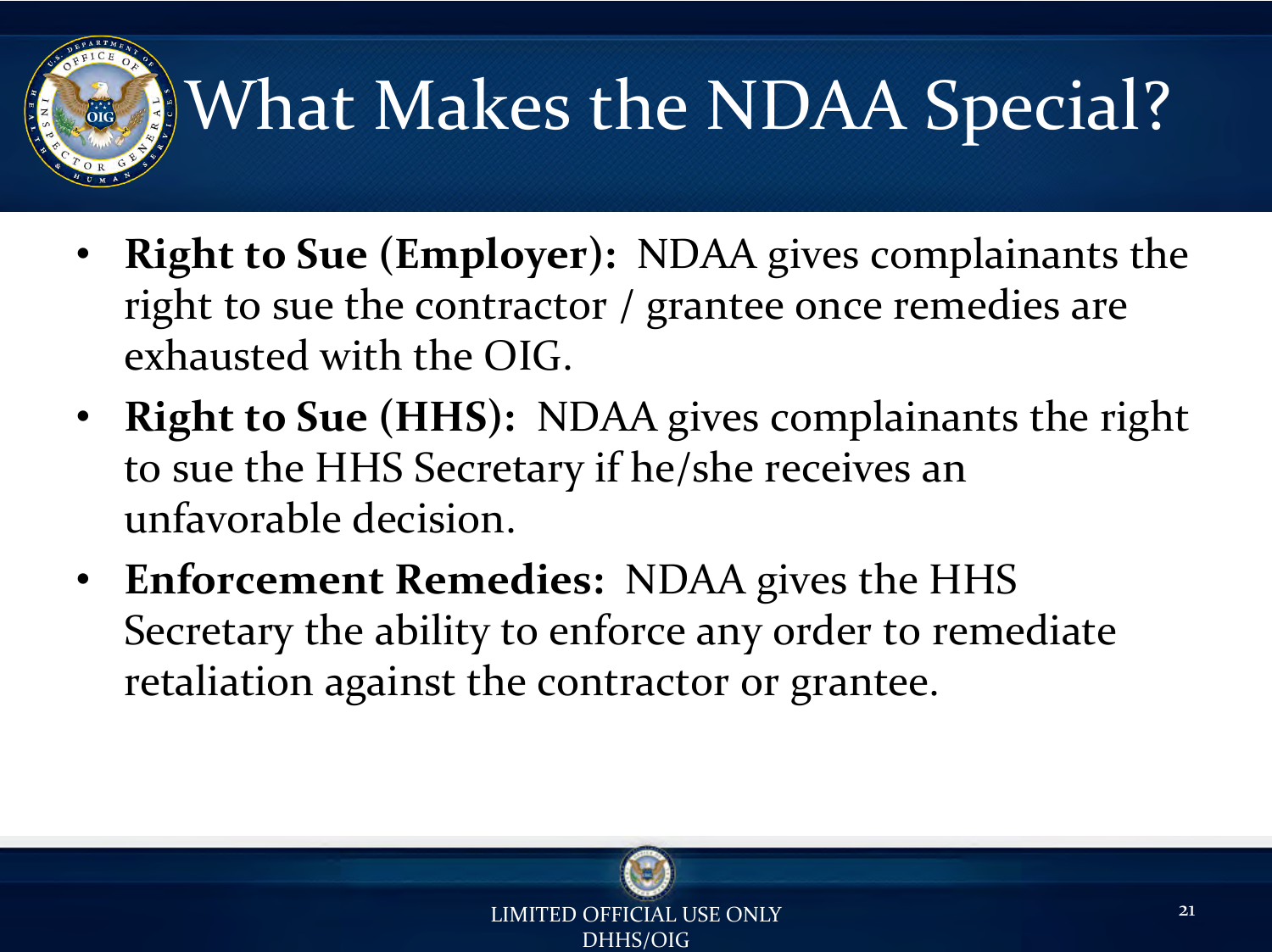

# NDAA Notification

• **41 U.S.C. 4712(d) –** HHS must ensure all contractors, grantees, and subs have informed (in writing) all employees of whistleblower protections rights and remedies.

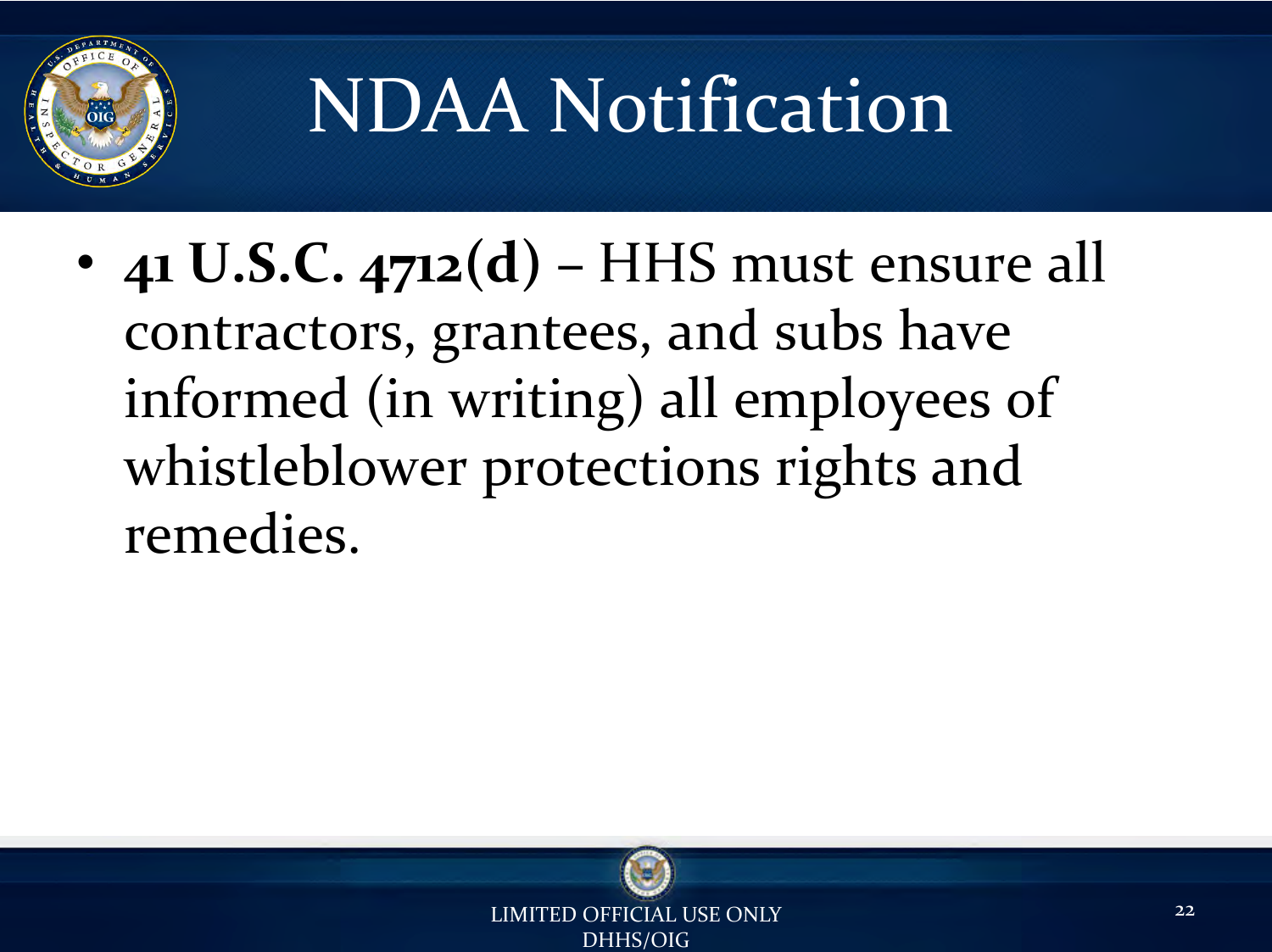

### **PART IV OIG Whistleblower Reprisal Investigations**



LIMITED OFFICIAL USE ONLY 23 DHHS/OIG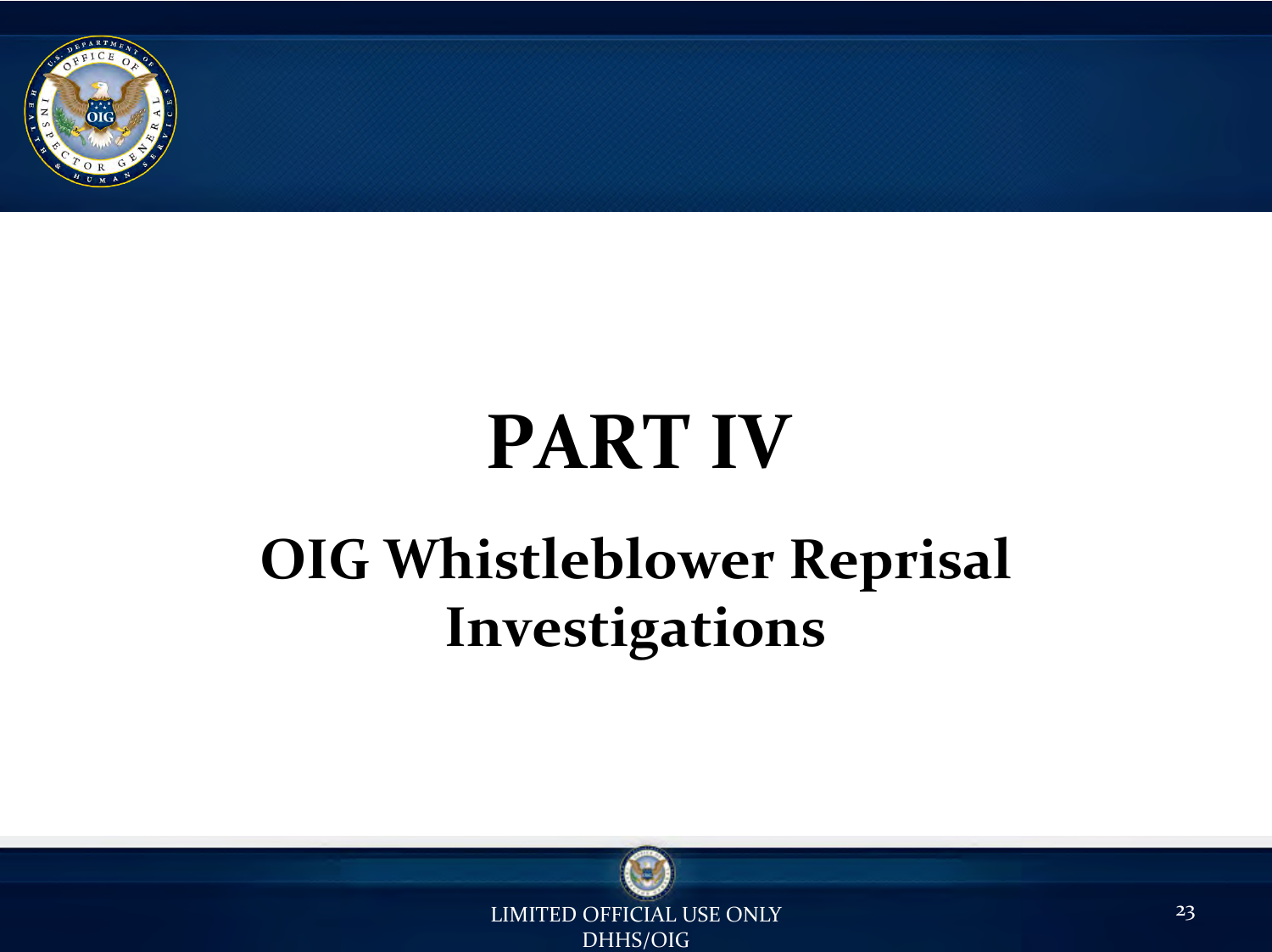

### Special Rules for NDAA Complaints Investigation Time Limit

- **Investigation Time Limit:** Must investigate the complaint and submit report of findings to the HHS Secretary w/n **180 days** of complaint receipt.
- Extensions must be agreed upon by the complainant. OIG cannot unilaterally extend the time period in NDAA cases.

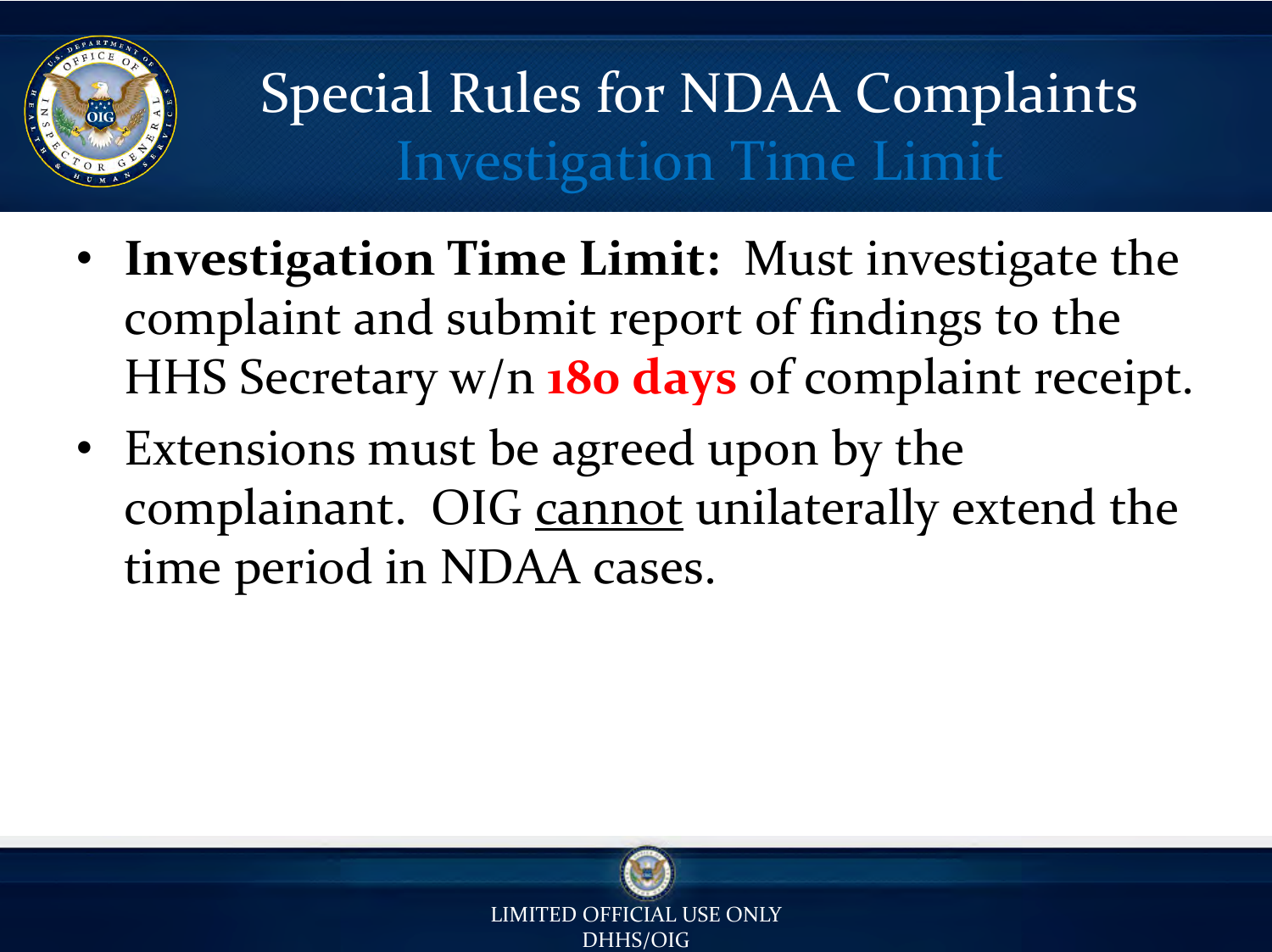

### Special Rules for NDAA Complaints Report of Investigation

- **Report:** The IG must submit a report "of the findings of the investigation" to the complainant, the contractor or grantee involved, and the HHS Secretary.
- **HHS Secretary:** The Secretary shall determine whether there is sufficient basis to conclude that the contractor or grantee concerned engaged in retaliation within **30 days** of receipt of the IG's report and issue an order denying or granting relief.

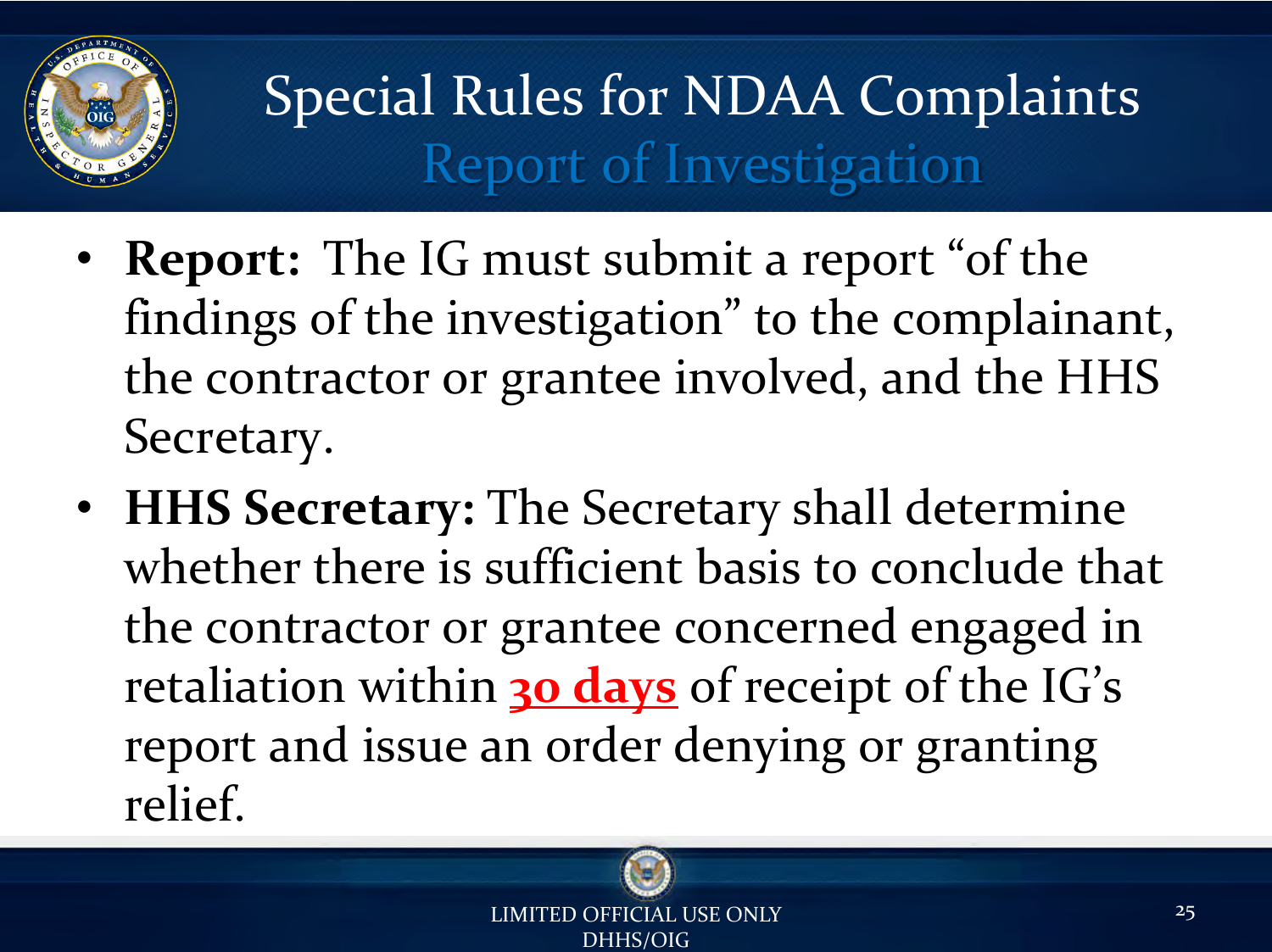

### Special Rules for NDAA Complaints Remedies

- **Possible relief the Secretary can grant**:
	- Order the contractor to take affirmative action to abate the reprisal;
	- Order the contractor to reinstate the person to the position he/she held prior to reprisal, along with compensatory damages, backpay, benefits, and other terms and conditions of employment to make the person whole; and/or
	- Order the contractor to pay the complainant an amount = to all costs and expenses reasonably incurred by complainant in bringing the complaint.



LIMITED OFFICIAL USE ONLY DHHS/OIG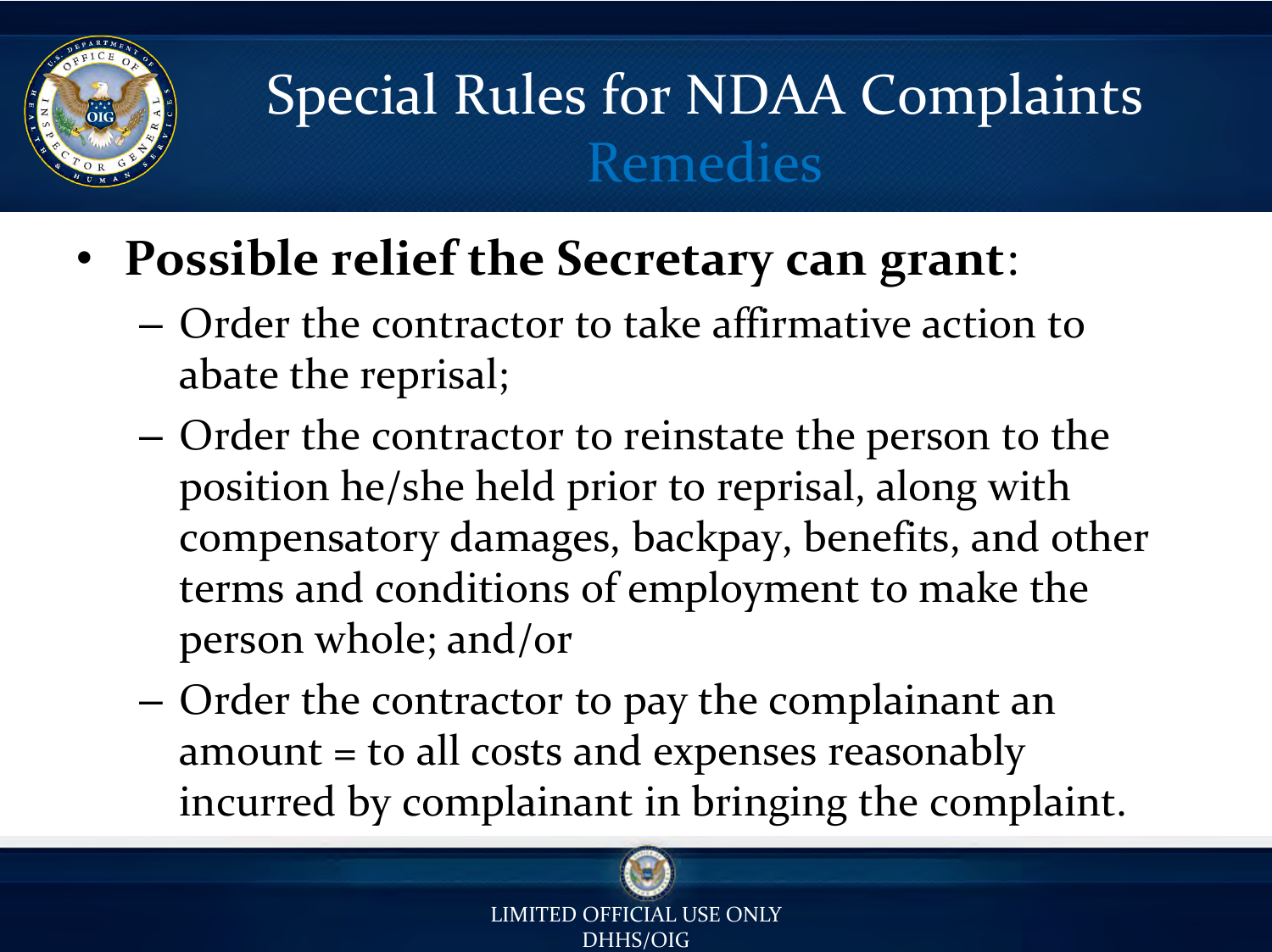

#### Special Rules for NDAA Complaints Remedies

• Consequence to the Contractor/Grantee if Secretary's Order is not followed  $\approx$  Enforcement Lawsuit by HHS (U.S. District Court)



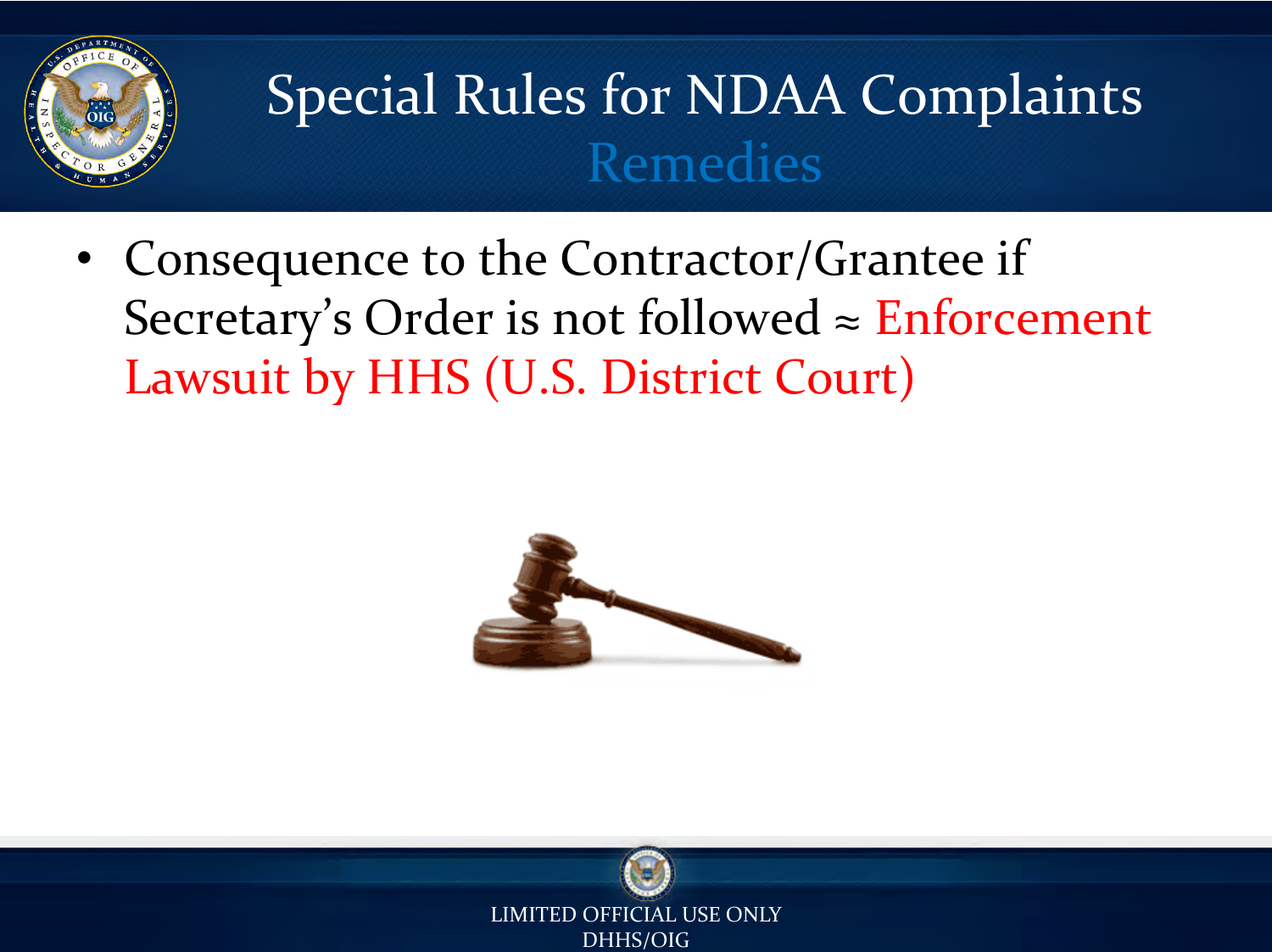# Retaliation Need to Know

- **41 U.S.C. 4712(d) requires that agencies ensure contractors and grantees inform their employees of their whistleblower protections.**
- HHS OIG has sole jurisdiction to investigate whistleblower retaliation complaints under all statutes except the WPA; they cannot be investigated by other HHS investigative entities (EEO, OPDIV investigators).
- HHS OIG cannot under the **IG** Act Section 7(b) disclose the name of any whistleblower without his/her consent unless unavoidable during the course of an investigation.



The official use only  $28$ DHHS/OIG